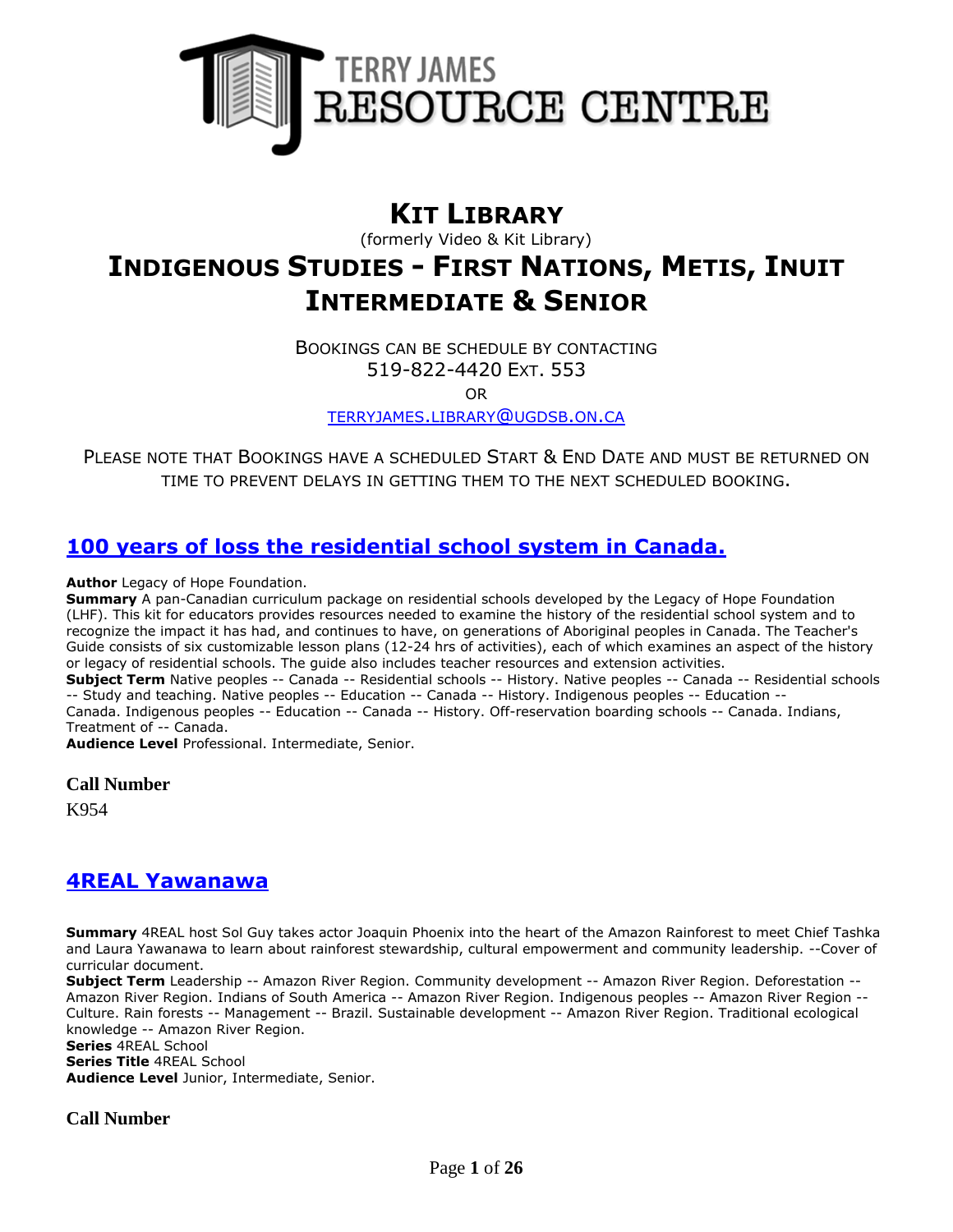# **[A girl called Echo. Vol. 1, Pemmican Wars \(novel set\)](https://ug.ent.sirsidynix.net/client/en_CA/TJR/search/detailnonmodal/ent:$002f$002fSD_ILS$002f0$002fSD_ILS:314636/email?)**

#### **Author** Vermette, Katherena, 1977- author.

**Summary** "Echo Desjardins, a 13 year-old Métis girl, is struggling with her feelings of loneliness while attending a new school and living with a new foster family. Then an ordinary day in Mr. Bee's history class turns extraordinary and Echo's life will never be the same. During Mr. Bee's lecture, Echo finds herself transported to another time and place--a bison hunt on the Saskatchewan prairie--and back again to the present. In the following weeks, Echo slips back and forth in time. She visits a Métis camp, travels the old fur trade routes, and experiences the perilous and bygone era of the Pemmican Wars. Pemmican Wars is the first graphic novel in a series by Katherena Vermette, Governor General Award winning writer, and author of Highwater Press' The Seven Teaching Stories."--Provided by publisher. **Subject Term** Métis -- -- Comic books, strips, etc. Time travel -- -- Comic books, strips, etc. Teenage girls -- -- Comic books, strips, etc. **Audience Level** Senior.

**Call Number**

NS1223 SET 1 NS1223 SET 2 NS1223 SET 3

# **[A girl called Echo. Vol. 2, Red River resistance \(novel set\)](https://ug.ent.sirsidynix.net/client/en_CA/TJR/search/detailnonmodal/ent:$002f$002fSD_ILS$002f0$002fSD_ILS:322218/email?)**

**Author** Vermette, Katherena, 1977- author.

**Summary** Echo Desjardins is adjusting to her new home, finding friends, and learning about Métis history. She just can't stop slipping back and forth in time. One ordinary afternoon in class, Echo finds herself transported to the banks of the Red River in the summer of 1869. All is not well in the territory as Canadian surveyors have arrived to change the face of territory, and Métis families, who have lived there for generations, are losing access to their land. As the Resistance takes hold, Echo fears for her friends and the future of her people in the Red River Valley.

**Subject Term** Teenage girls -- Comic books, strips, etc. Red River Rebellion, 1869-1870 -- Comic books, strips, etc. Métis -- Comic books, strips, etc. Time travel -- Comic books, strips, etc. Canada -- History -- Comic books, strips, etc.

**Audience Level** Senior.

#### **Call Number**

NS1231 SET 1 NS1231 SET 2 NS1231 SET 3

## **[A requiem for the Canadian dream](https://ug.ent.sirsidynix.net/client/en_CA/TJR/search/detailnonmodal/ent:$002f$002fSD_ILS$002f0$002fSD_ILS:305555/email?)**

**Author** Lemay, Matt director, producer.

**Summary** "...explores the history and impact of the Canadian residential school system through a collection of interviews with some of Canada's most influential Indigenous leaders. Beautifully shot with a haunting soundtrack. A Requiem for the Canadian Dream provides valuable insights into the Canadian residential school experience and shines a light into this dark chapter of Canadian history. Includes key interviews with First Nation leaders and educators Shawn Atleo, Dr. Mike Degagné, Dr. Marie Wilson, and Phil Fontaine."--From the distributor.

**Subject Term** Native peoples -- Canada -- Residential schools -- History. Native peoples -- Education -- Canada. Offreservation boarding schools -- Canada -- History. Indigenous children -- Education -- Canada. Indigenous children -- Abuse of -- Canada.

**Audience Level** Intermediate, Senior.

**Electronic Access** [Click here to access A Requiem for the Canadian dream.](https://learn360.infobase.com/p_ViewVideo.aspx?customID=51519)

#### **Call Number**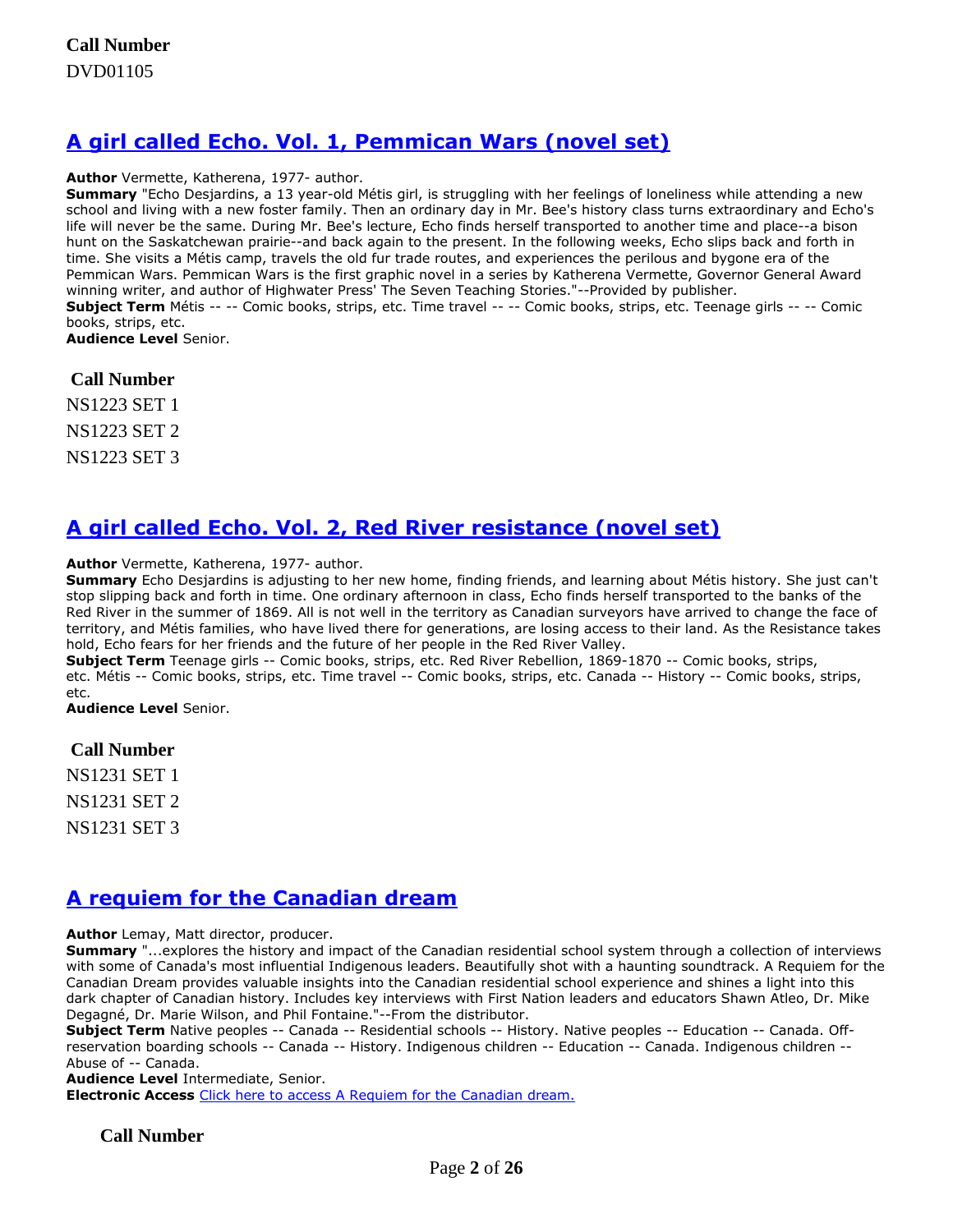# **[Aboriginal people and the police](https://ug.ent.sirsidynix.net/client/en_CA/TJR/search/detailnonmodal/ent:$002f$002fSD_ILS$002f0$002fSD_ILS:311225/email?)**

#### **Author** Dennis, Darrell, host.

**Summary** What's the real reason for police violence against Aboriginal men? ReVision Quest is back by popular demand. First Nations comic and host Darrell Dennis tackles assumptions about his aboriginal culture with humour and personality. **Subject Term** Criminal justice, Administration of -- Canada. Indigenous peoples -- Canada -- Criminal justice system. Indigenous peoples -- Violence against -- Canada. Police -- Canada. Indigenous peoples -- Canada -- History. Indigenous peoples -- Canada -- Social conditions. Indigenous peoples -- Canada -- Humor. Social sciences. Indigenous peoples -- Study and teaching -- Canada. Law -- Study and teaching. Social justice -- Study and teaching. **Series** ReVision Quest

**Audience Level** Intermediate **Electronic Access** [Click here to access streaming audio.](http://curio.ca/en/audio/aboriginal-people-and-the-police-3188/)

**Call Number**

STREAMING AUDIO

# **[Aboriginals and H1N1](https://ug.ent.sirsidynix.net/client/en_CA/TJR/search/detailnonmodal/ent:$002f$002fSD_ILS$002f0$002fSD_ILS:311460/email?)**

**Author** Dennis, Darrell (Darrell Michael), host.

**Summary** First Nations living in Manitoba are six times more likely to get the H1N1 virus. Are Native people more susceptible, or is the system sick?

**Subject Term** Indigenous peoples -- Health and hygiene -- Canada. Indigenous peoples -- Medical care -- Canada. H1N1 influenza -- Canada. Indigenous peoples -- Canada -- History. Indigenous peoples -- Canada -- Humor. Indigenous peoples -- Canada -- Social conditions. Social sciences. Indigenous peoples -- Study and teaching -- Canada. Political science. Health education. **Series** ReVision Quest

**Audience Level** Intermediate **Electronic Access** [Click here to access streaming audio.](http://curio.ca/en/audio/aboriginals-and-h1n1-3190/)

**Call Number**

STREAMING AUDIO

## **[Aboriginals and new Canadians : the missing conversation](https://ug.ent.sirsidynix.net/client/en_CA/TJR/search/detailnonmodal/ent:$002f$002fSD_ILS$002f0$002fSD_ILS:311230/email?)**

**Author** Kennedy, Paul, host.

**Summary** The words "We are a Metis nation" open John Ralston Saul's recent book, A Fair Country. In the 2009 UBC-Laurier Institution Multiculturalism Lecture, he argues that aboriginal values have fundamentally shaped the character of Canadian society.

**Subject Term** Canadians. Indigenous peoples -- Canada -- Influence. Equality -- Canada. Elite (Social sciences) -- Canada. Social sciences. Indigenous peoples -- Study and teaching -- Canada. Equity. Social justice -- Study and teaching. Civics -- Study and teaching. Native peoples -- Canada. **Series** Ideas

**Audience Level** Senior

**Electronic Access** [Click here to access streaming audio.](http://curio.ca/en/audio/aboriginals-and-new-canadians-the-missing-conversation-3481/)

**Call Number**

STREAMING AUDIO

# **[Addiction in First Nations: Lindsay's story](https://ug.ent.sirsidynix.net/client/en_CA/TJR/search/detailnonmodal/ent:$002f$002fSD_ILS$002f0$002fSD_ILS:321020/email?)**

**Author** D'or, Daniel, producer, director.

**Summary** "Lindsay (Eekwol) grew up in the First Nations community. She experienced an unforgiving world of drugs, alcohol, and violence within her family. As a child, she lived in fear while her parents and their friends had endless parties that often broke out in fights. As she grew up in this environment, she soon developed into an abuser of drugs and alcohol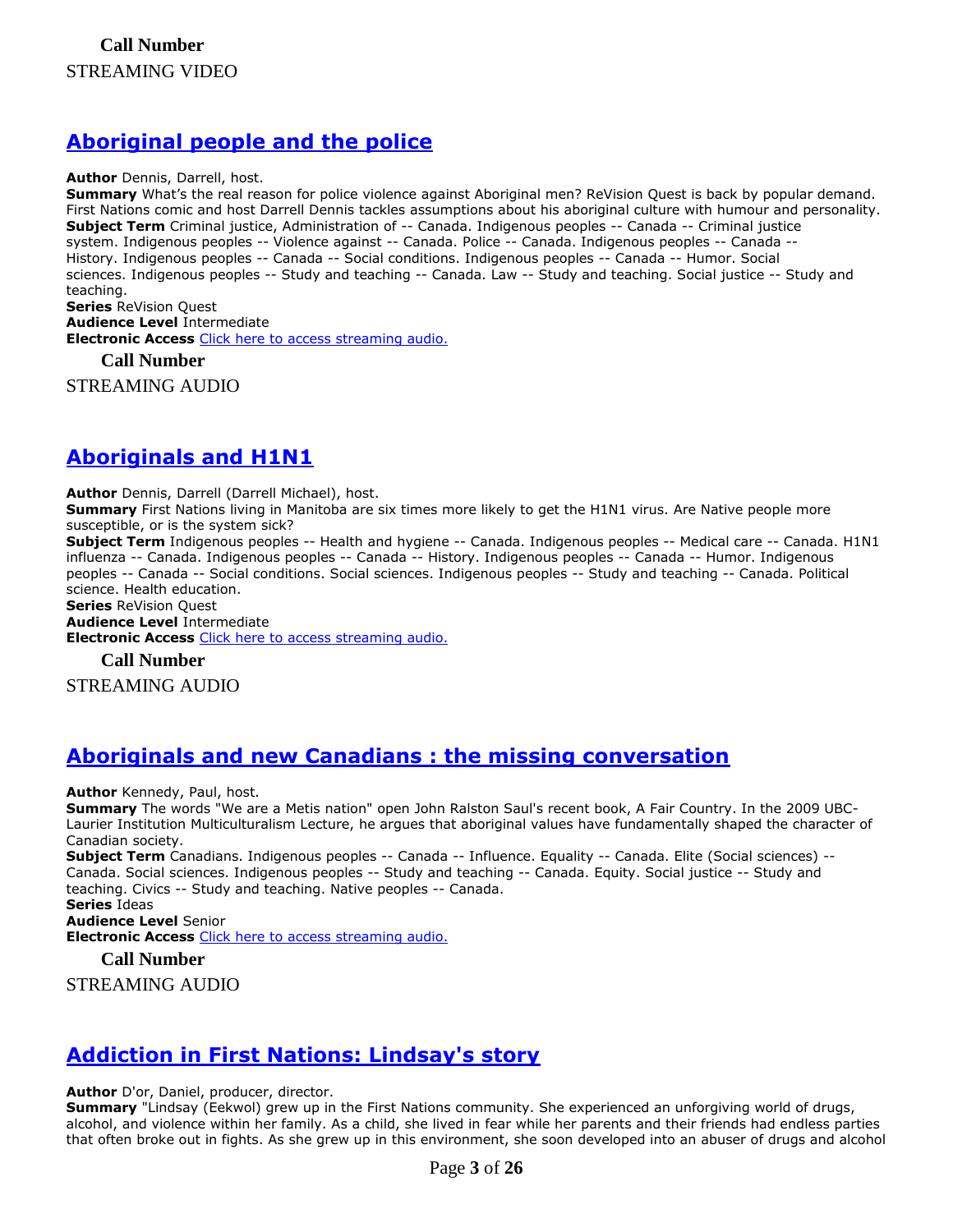herself. She fell victim to blackouts and, on one occasion, almost died lying unconscious on the highway. This seminal moment caused her devoted sister to give up on her - unless she changed her ways. For the first time in her life, she listened, and the path of being clean and sober led to becoming a successful solo female aboriginal hip hop artist."--From Magic Lantern Media website.

**Subject Term** Teenagers -- Substance use. Substance abuse. Addicts -- Rehabilitation. Teenagers -- Mental health. Native youth -- Mental health. Native peoples -- Mental health. Indigenous youth -- Social conditions. Victims of family violence.

**Audience Level** Intermediate, Senior.

**Electronic Access** [Click here to access Addiction in First Nations: Lindsay's story.](https://learn360.infobase.com/p_ViewVideo.aspx?customID=52214)

**Call Number**

STREAMING VIDEO

#### **[After the last river](https://ug.ent.sirsidynix.net/client/en_CA/TJR/search/detailnonmodal/ent:$002f$002fSD_ILS$002f0$002fSD_ILS:321428/email?)**

**Author** Lean, Vicki, film director, film producer, cinematographer.

**Summary** In the shadow of a De Beers mine, the remote community of Attawapiskat lurches from crisis to crisis, while facing mounting environmental issues and an inability to directly benefit from resource revenues. Filmed over five years, After the Last River is a point of view documentary that follows Attawapiskat's journey from obscurity and into the international spotlight during the protests of Idle No More. After the Last River is a complex examination of a community under pressure. Poverty, neglect, and isolation combine to force the remote reserve of Atawapiskat into accepting a De Beers diamond mine on it?s traditional territory. As the mine removes billions of dollars worth of diamonds, the promised jobs barely materialize and the community is threatened by potentially devastating contamination. Filmmaker, Vicki Lean, follows the remote reserve's five-year journey into the international spotlight. Through interviews with executives and government, and day in-the-life footage of the community, Lean weaves a tapestry of the issues effecting indigenous rights today. After the Last River connects personal stories from the First Nation to industry agendas and government policies, painting a complex portrait of a territory that is an imperilled homeland to some and a profitable new frontier for others.

**Subject Term** Diamond mines and mining -- Canada. Cree Indians. Environmental degradation. De Beers Canada Native peoples -- Canada. Native peoples -- Canada -- Treaties.

**Audience Level** Intermediate, Senior.

**Electronic Access** [Click here to access After the last river.](https://learn360.infobase.com/p_ViewVideo.aspx?customID=52220)

**Call Number**

STREAMING VIDEO

#### **[Alvin Dixon on residential school and nutritional experiments](https://ug.ent.sirsidynix.net/client/en_CA/TJR/search/detailnonmodal/ent:$002f$002fSD_ILS$002f0$002fSD_ILS:309416/email?)**

**Author** MacInnes-Rae, Rick, journalist.

**Summary** Alvin Dixon remembered being so hungry as a child that he had to steal food. Mr. Dixon was a survivor of the residential school system, and a victim of a government-run malnutrition experiment. He died on July 20 at the age of 77. In his first year at a B.C. residential school, Alvin Dixon said he remembered finding it strange that he had to fill out a spreadsheet detailing his daily meals. Last year, food historian Ian Mosby published research revealing that Mr Dixon's experience as a child was part of a government-run nutrition experiment in residential schools. The experiments involved at least 1,300 Aboriginal people, most of them children. That it took so long for the experiments to come to light symbolized the wider Canadian public's attitude, Mr. Dixon said.

**Subject Term** Indigenous peoples -- Canada -- Residential schools. Adult child abuse victims -- Canada. Indigenous children -- Crime against -- Canada. Indigenous children -- Abuse of -- Canada. Indigenous peoples -- Cultural assimilation -- Canada -- History. Indigenous peoples -- Canada -- History. Indigenous children -- Canada -- History. Social sciences. Indigenous peoples -- Study and teaching -- Canada. Political science. Social justice -- Study and teaching.

**Series** As It Happens **Audience Level** Intermediate **Electronic Access** [Click here to access streaming audio.](http://curio.ca/en/audio/alvin-dixon-on-residential-school-and-nutritional-experiments-4257/)

**Call Number**

STREAMING VIDEO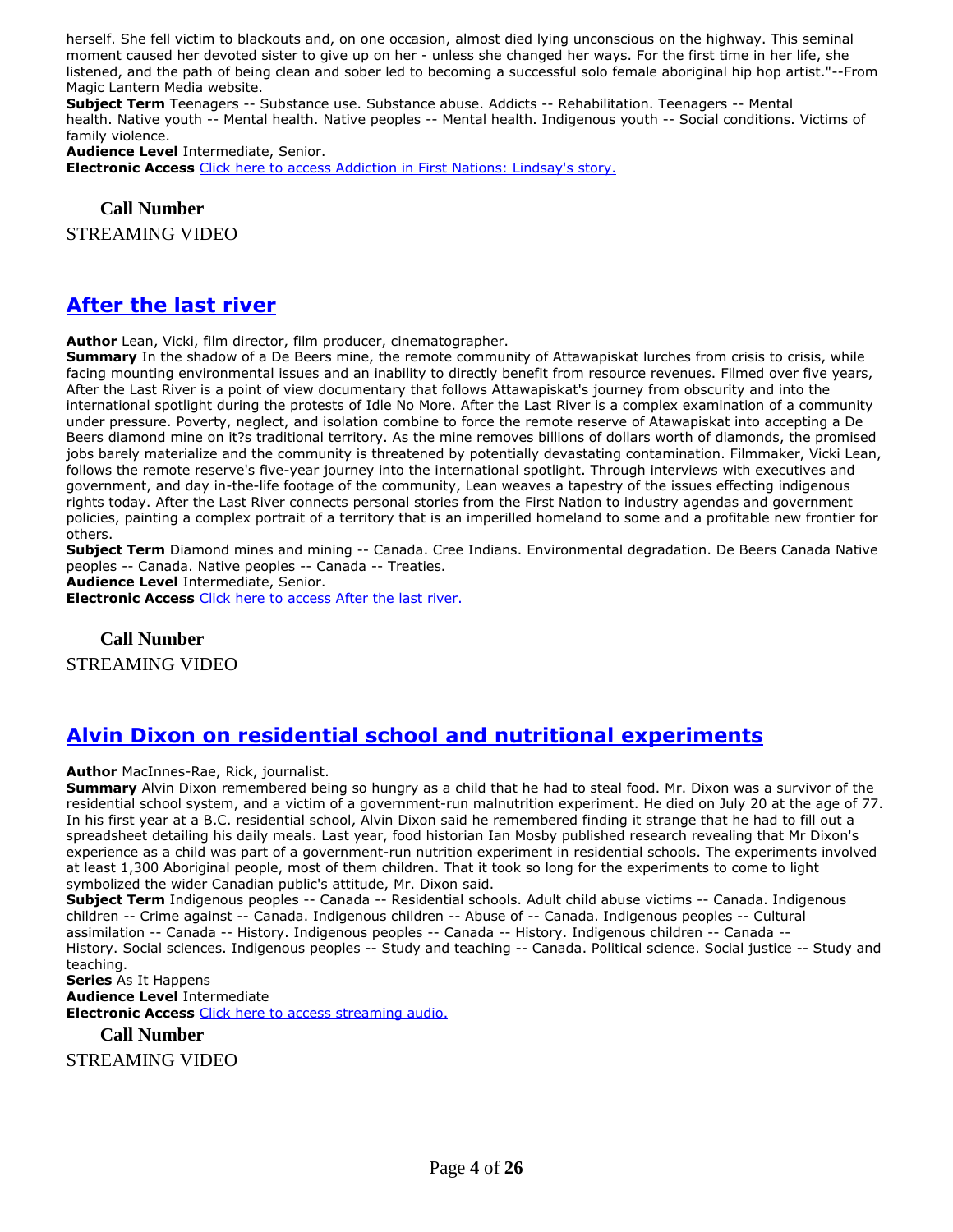# **[An introduction to First Nations culture & traditions](https://ug.ent.sirsidynix.net/client/en_CA/TJR/search/detailnonmodal/ent:$002f$002fSD_ILS$002f0$002fSD_ILS:297681/email?)**

**Author** Cisterna, Sean, film producer. **Summary** A broad overview of First Nations life and culture. **Subject Term** Indigenous peoples -- Canada. Social sciences -- Study and teaching. Native peoples -- Canada. **Audience Level** Junior, Intermediate. **Electronic Access** [Click here to access Introduction to First Nations culture & traditions.](http://learn360.infobase.com/p_ViewVideo.aspx?customID=49321)

**Call Number** STREAMING VIDEO

# **[An overview of residential schools in Canada : \(elementary version\)](https://ug.ent.sirsidynix.net/client/en_CA/TJR/search/detailnonmodal/ent:$002f$002fSD_ILS$002f0$002fSD_ILS:297683/email?)**

**Author** Cisterna, Sean, film producer.

**Summary** As the British and French governments took more control, aboriginal people began to lose their culture and the land they needed for their way of life. A series of treaties, acts and reports set in motion the establishment of a system of residential schools.

**Subject Term** Indigenous peoples -- Canada. Social sciences -- Study and teaching. Off-reservation boarding schools. Native peoples -- Canada. Native peoples -- Residential schools.

**Audience Level** Junior, Intermediate.

**Electronic Access** [Click here to access Introduction to Overview of residential schools \(elementary version\).](http://learn360.infobase.com/p_ViewVideo.aspx?customID=49322)

#### **Call Number**

#### STREAMING VIDEO

## **[Angry Inuk](https://ug.ent.sirsidynix.net/client/en_CA/TJR/search/detailnonmodal/ent:$002f$002fSD_ILS$002f0$002fSD_ILS:322279/email?)**

**Author** Arnaquq-Baril, Alethea, screenwriter, director, producer.

**Summary** "Seal meat is a staple food for the Inuit people, and many of the pelts are sold to offset the extraordinary cost of hunting. ... They are pushing for a sustainable way to take part in the global economy, but in opposition stands an army of well-funded activists and well-meaning celebrities who consider any seal hunting barbaric"--Publisher. **Subject Term** Sealing -- Nunavut. Animals -- Effect of human beings on -- Nunavut. Inuit -- Nunavut -- Social life and customs.

**Audience Level** Senior.

**Electronic Access** [Click here to access Angry Inuk.](https://learn360.infobase.com/p_ViewVideo.aspx?customID=52192)

**Call Number** STREAMING VIDEO

## **[Apocalypse. Episode 4](https://ug.ent.sirsidynix.net/client/en_CA/TJR/search/detailnonmodal/ent:$002f$002fSD_ILS$002f0$002fSD_ILS:321567/email?)**

**Author** Hsiung, Chris, producer, director, actor.

**Summary** "Two apocalyptic events transformed Indigenous life in the prairie forever - the massacre of the buffalo and the introduction of disease. These led to a spiritual and cultural disaster and mass starvation for First Nation tribes, essentially wiping out a once vibrant culture. Devastated, First Nations people turned to the Dominion of Canada for help. Canada's responsibility went from one of protection to one of civilizing."--From distributor's website.

**Subject Term** Indigenous peoples -- Canada -- Alberta -- Calgary. Indigenous peoples -- Cultural assimilation -- Alberta - - Films. Indigenous peoples -- Alberta -- Calgary -- History. Siksika Indians -- Alberta. Reconciliation. Elders (Native peoples) -- Canada.

**Series** Elder in the making ; 4 Elder in the making ; 4. **Audience Level** Junior, Intermediate, Senior. **Electronic Access** [Click here to access Apocalypse.](https://learn360.infobase.com/p_ViewVideo.aspx?customID=52234)

**Call Number** STREAMING VIDEO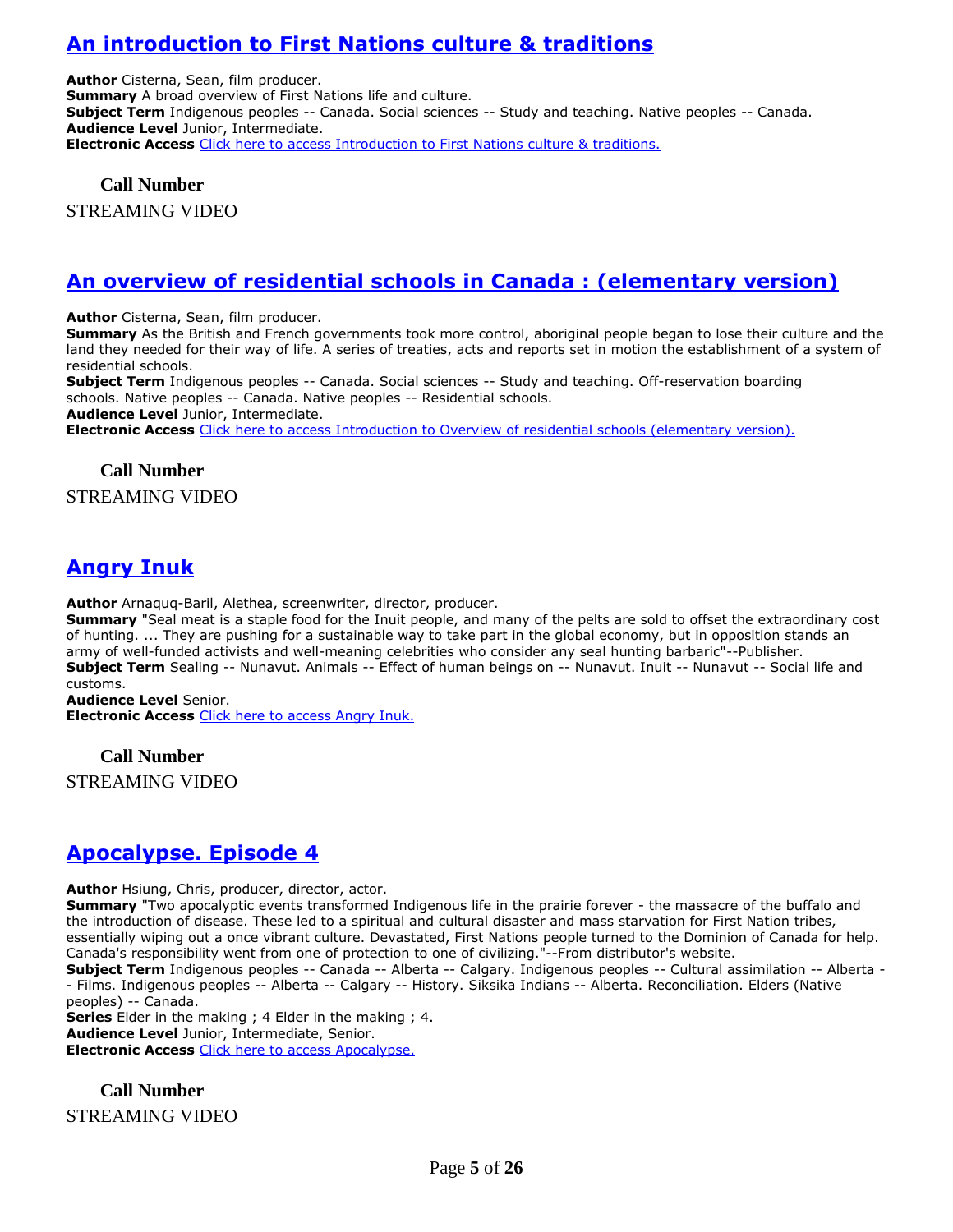# **[Art and reconciliation](https://ug.ent.sirsidynix.net/client/en_CA/TJR/search/detailnonmodal/ent:$002f$002fSD_ILS$002f0$002fSD_ILS:307614/email?)**

**Author** McCue, Duncan, journalist.

**Summary** The Secret Path is a powerful film about an Indigenous boy who dies escaping a residential school. Does art films, books and music — offer the best path to heal historical wrongs? Guests include Joseph Boyden, award-winning author of Three Day Road, The Orenda and most recently the novella Wenjack; Susan Aglukark, Inuk singer and songwriter; Ry Moran, Director of the National Centre for Truth and Reconciliation at the University of Manitoba; and Ken Coates, University of Saskatchewan.

**Subject Term** Arts -- Political aspects -- Canada. Arts and society -- Canada. Indigenous peoples -- Canada -- Residential schools. Indigenous children -- Crime against -- Canada. Indigenous children -- Abuse of -- Canada. Indigenous children - - Canada -- History. Indigenous peoples -- Canada -- History. Arts -- Study and teaching. Canadian literature. Canadian literature -- Native authors. Canadian literature (English) -- Native authors. Literature --

Philosophy. Literature. Drama. Art. Music. Motion pictures -- Study and teaching. Dance. Social sciences. Indigenous peoples -- Study and teaching -- Canada. Philosophy.

**Series** Cross Country Checkup

**Audience Level** Senior **Electronic Access** [Click here to access streaming audio.](http://curio.ca/en/audio/art-and-reconciliation-12181/)

**Call Number**

STREAMING AUDIO

# **[Art Image First Nations 1](https://ug.ent.sirsidynix.net/client/en_CA/TJR/search/detailnonmodal/ent:$002f$002fSD_ILS$002f0$002fSD_ILS:11964/email?)**

**Summary** The Art First Nations program generates respect for established traditions which have been passed on through generations of North America's original inhabitants traditions which have held steadfast over time and emphasize a respect for Native beliefs, customs, artistic practices and world views. (Elementary Level) Kit contains 20 full colour 18" x 22" art prints, and a teachers guide.

**Subject Term** Artists -- North America. Indigenous peoples -- North America -- Art. Indigenous peoples -- North America -- Material culture -- Pictorial works Indigenous peoples -- Art. Indigenous peoples -- Culture. **Audience Level** Intermediate.

**Call Number**

AK647

# **[Art Image First Nations 2](https://ug.ent.sirsidynix.net/client/en_CA/TJR/search/detailnonmodal/ent:$002f$002fSD_ILS$002f0$002fSD_ILS:11969/email?)**

**Summary** Features the cultures, themes, and artwork of traditional and innovative Native artists. The program uses a structure which emphasizes the skills and techniques associated with the seeing and making of Native art. It consists of five units, each dealing with some of the major geographical regions in North America: 1. Southwest, 2. Arctic, 3. Eastern and Northern Woodlands including the Great Lakes, 4. Plains, and 5. Northwest coast. Provides 23 full 18" x 22" art reproductions.

**Subject Term** Artists -- North America. Indigenous peoples -- North America -- Art. Indigenous peoples -- North America -- Material culture -- Pictorial works. Indigenous peoples -- Art. Indigenous peoples -- Culture. **Audience Level** Intermediate, Senior.

**Call Number**

AK648

#### **[Attawapiskat's New School](https://ug.ent.sirsidynix.net/client/en_CA/TJR/search/detailnonmodal/ent:$002f$002fSD_ILS$002f0$002fSD_ILS:309417/email?)**

#### **Author** Off, Carol, journalist.

**Summary** At last the people of Attawapiskat are getting a new school. It's been 14 years since the former elementary school there was condemned for toxic contamination. As It Happens speaks with Chelsea-Jane Edwards, one of the people who campaigned hard for the school. Chelsea co-founded Shannen's Dream, a campaign for safe, comfortable schools and equitable education on reserves across Canada. The campaign was named in honour of Shannen Koostachin, a tireless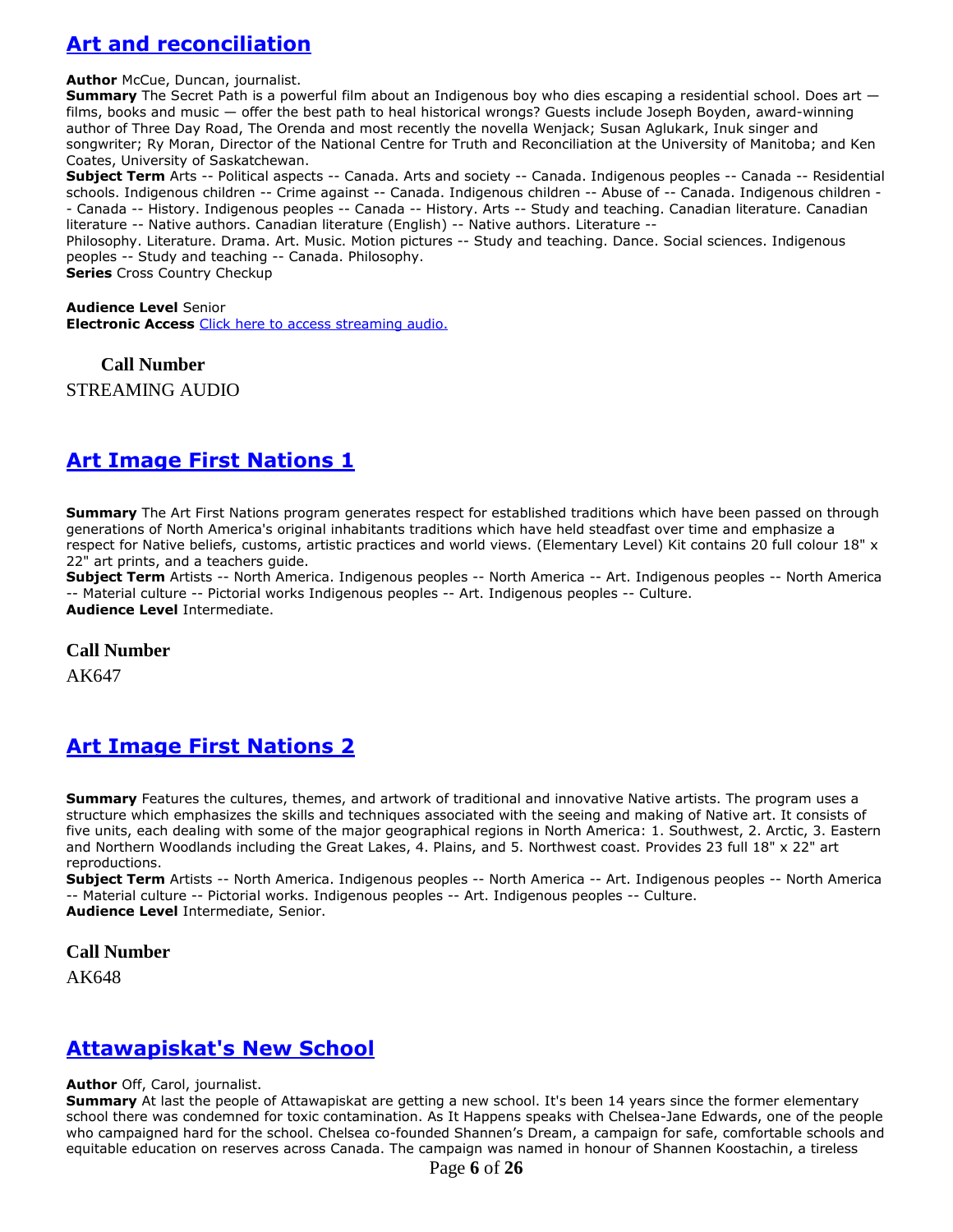youth activist from the Attawapiskat First Nation who tragically passed away in 2010. **Subject Term** Cree Indians -- Ontario, Northern -- Attawapiskat. Cree Indians -- Ontario, Northern -- Attawapiskat -- Social conditions. Indigenous youth -- Education -- Canada. Social sciences. Indigenous peoples -- Study and teaching -- Canada. Civics -- Study and teaching. Education. Equity. **Series** As It Happens **Audience Level** Intermediate **Electronic Access** [Click here to access streaming audio.](http://curio.ca/en/audio/attawapiskats-new-school-4263/)

**Call Number**

STREAMING VIDEO

#### **[Broken treaty. Episode 5](https://ug.ent.sirsidynix.net/client/en_CA/TJR/search/detailnonmodal/ent:$002f$002fSD_ILS$002f0$002fSD_ILS:321568/email?)**

**Author** Hsiung, Chris, producer, director, actor.

**Summary** "As time passed, the Canadian government's perspective with regards to Aboriginal people changed. The Indian was now a problem needing a solution. What follows from the treaty signing is a genocide in slow motion. Elder Narcisse Blood shares his story growing up in residential school and the person he became."--From distributor's website. **Subject Term** Indigenous peoples -- Alberta -- Calgary. Indigenous peoples -- Cultural assimilation -- Alberta -- Films. Indigenous peoples -- Alberta -- Calgary -- History. Older Indians -- Alberta. Siksika Indians -- Alberta. Offreservation boarding schools -- Canada. Reconciliation. Elders (Native peoples) -- Canada. **Series** Elder in the making ; 5 Elder in the making ; 5. **Audience Level** Junior, Intermediate, Senior. **Electronic Access** [Click here to access Broken treaty.](https://learn360.infobase.com/p_ViewVideo.aspx?customID=52235)

# **Call Number**

STREAMING VIDEO

#### **[But is it art?](https://ug.ent.sirsidynix.net/client/en_CA/TJR/search/detailnonmodal/ent:$002f$002fSD_ILS$002f0$002fSD_ILS:311228/email?)**

**Author** Dennis, Darrell, host.

**Summary** When people think of Aboriginal art, they often imagine soapstone carvings, Inuit paintings and beadwork. But beyond these stereotypes, Aboriginal artists are creating internationally renowned work that's provocative, ironic and controversial.

**Subject Term** Native artists -- Canada. Indigenous art -- Canada. Indigenous peoples -- Canada -- History. Indigenous peoples -- Canada -- Humor. Indigenous peoples -- Ethnic identity -- Canada. Social sciences. Indigenous peoples -- Study and teaching -- Canada. Arts -- Study and teaching. Art.

**Series** ReVision Quest

**Audience Level** Intermediate **Electronic Access** [Click here to access streaming audio.](http://curio.ca/en/audio/but-is-it-art-3192/)

**Call Number**

STREAMING AUDIO

#### **[Canada : living with the tar sands](https://ug.ent.sirsidynix.net/client/en_CA/TJR/search/detailnonmodal/ent:$002f$002fSD_ILS$002f0$002fSD_ILS:286209/email?)**

**Author** Baker, Simon, 1986-

**Summary** "From his home in the Squamish Nation, host Simon Baker traces the path of the proposed Northern Gateway pipeline, from the Oil Sands in Alberta to the tanker terminal planned for Kitimat, BC., to understand why First Nations are opposed."--Publisher.

**Subject Term** Oil sands -- Environmental aspects -- Alberta. Oil sands industry -- Environmental aspects --

Alberta. Indigenous peoples -- Ecology -- Alberta. Indigenous peoples -- British Columbia -- Kitimat Region. Petroleum pipelines -- Social aspects -- Alberta, Northern. Petroleum pipelines -- Environmental aspects -- British

Columbia. Petroleum pipelines -- Economic aspects -- British Columbia.

**Series** Native Planet. The fight for Mother Earth ; episode 3 Native Planet. The fight for Mother Earth ; episode 3. **Audience Level** Senior.

**Electronic Access** [Click here to access Canada, living with the tar sands.](http://www.learn360.com/ShowVideo.aspx?ID=1225797)

**Call Number** STREAMING VIDEO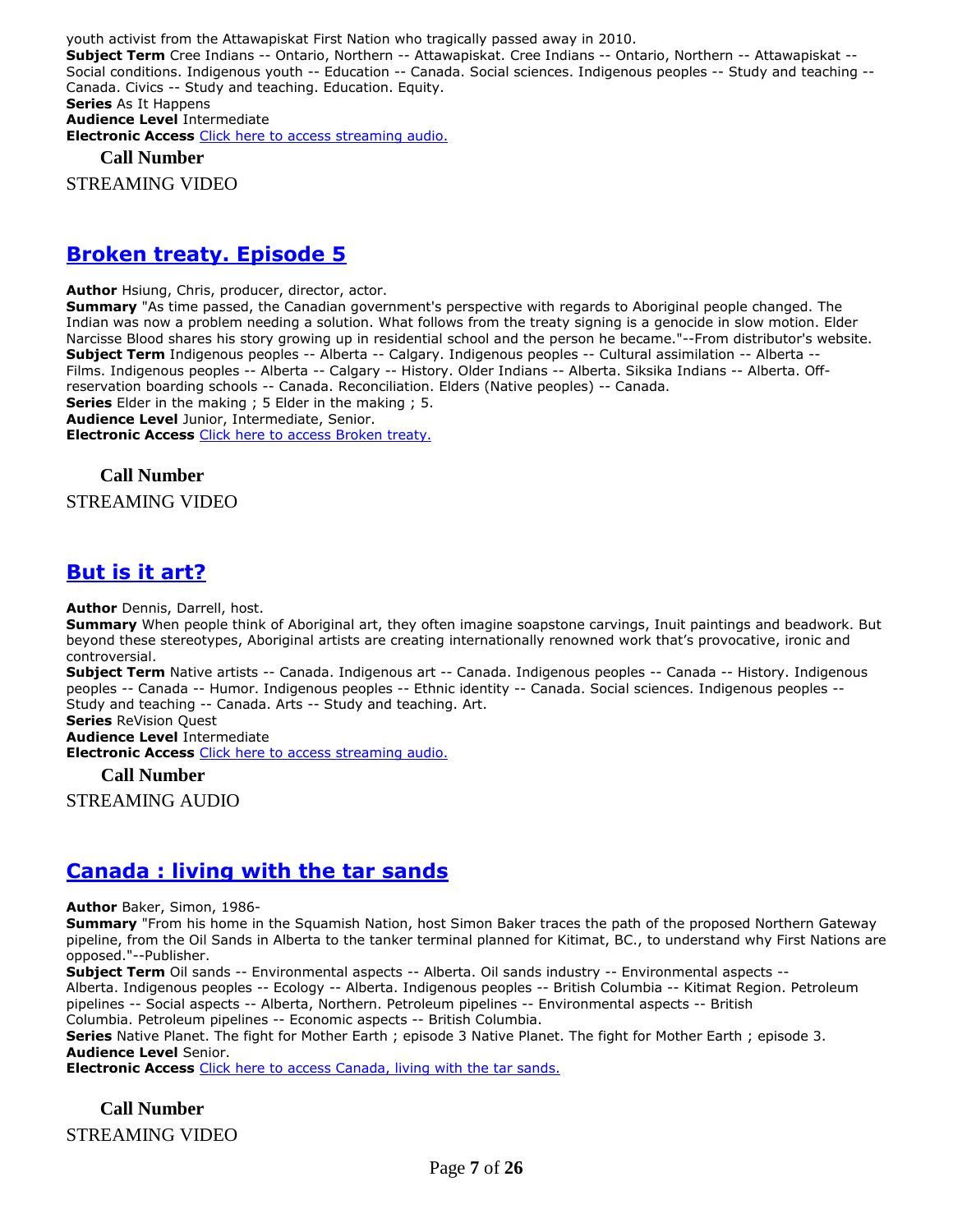## **[Colonization road](https://ug.ent.sirsidynix.net/client/en_CA/TJR/search/detailnonmodal/ent:$002f$002fSD_ILS$002f0$002fSD_ILS:322300/email?)**

**Author** St. John, Michelle, film producer, screenwriter. **Summary** In towns throughout Ontario, there are startling reminders of the colonization of Indigenous territories and the displacement of First Nations people. **Subject Term** Indigenous peoples -- Canada. Decolonization -- Ontario. **Audience Level** Senior. **Electronic Access** [Click here to access Colonization road.](https://learn360.infobase.com/p_ViewVideo.aspx?customID=52126)

**Call Number** STREAMING VIDEO

### **[Death and renewal. Episode 6](https://ug.ent.sirsidynix.net/client/en_CA/TJR/search/detailnonmodal/ent:$002f$002fSD_ILS$002f0$002fSD_ILS:321569/email?)**

**Author** Hsiung, Chris, producer, director, actor.

**Summary** "Despite the history, trauma and devastating loss, there is a somewhat renewed sense of commitment to the land and for future generations. As Blackfoot Elder Narcisse Blood once spoke "the folly is when we think man is it." We must respect all life. History deepens our sense of place and reveals the mistakes of civilization. While acknowledging the human rights abuses of the past, the filmmakers also discover a sense of joy and hope for the future. As it turns out, an elder in the making is a responsibility we all share."--From distributor's website.

**Subject Term** Indigenous peoples -- Canada -- Alberta -- Calgary. Indigenous peoples -- Cultural assimilation -- Alberta - - Films. Indigenous peoples -- Alberta -- Calgary -- History. Siksika Indians -- Alberta. Reconciliation. Elders (Native peoples) -- Canada.

**Series** Elder in the making ; 6 Elder in the making ; 6.

**Audience Level** Junior, Intermediate, Senior.

**Electronic Access** [Click here to access Death and renewal.](https://learn360.infobase.com/p_ViewVideo.aspx?customID=52236)

**Call Number** STREAMING VIDEO

#### **[Discovering Canada our early explorers.](https://ug.ent.sirsidynix.net/client/en_CA/TJR/search/detailnonmodal/ent:$002f$002fSD_ILS$002f0$002fSD_ILS:244717/email?)**

**Summary** "This program brings to life many of Canada's earliest explorers. Beginning with the arrival of people across the Beringia Land Bridge, students will learn about the explorers who first came to and explored Canada. Along with learning about who these explorers were, we explain the reasons they came, what they were hoping to find here, and their early contact and interaction with Canada's aboriginal societies. Students will meet Leif Ericsson, John Cabot, Jacques Cartier, Martin Frobisher, Samuel de Champlain, Henry Kelsey, George Vancouver, Simon Fraser, David Thompson, and of course, our original explorers, the First Nations people." **Subject Term** Beringia Land Bridge. Explorers -- Canada -- History. **Audience Level** Grades 3-5, 6-8. Junior, Intermediate. **Electronic Access** [Click here to access this video on LEARN360.](http://www.learn360.com/ShowVideo.aspx?ID=594624)

#### **Call Number** STREAMING VIDEO

#### **[Dying for an education : little Charlie](https://ug.ent.sirsidynix.net/client/en_CA/TJR/search/detailnonmodal/ent:$002f$002fSD_ILS$002f0$002fSD_ILS:310381/email?)**

**Author** Wenjack, Chanie, 1954-1966, subject.

**Summary** He wasn't the first residential school runaway, and he wouldn't be the last. Chanie (Charlie) Wenjack died after fleeing the Cecilia Jeffrey Indian Residential School near Kenora, Ontario, trying to make it to his home on the Marten Falls First Nation 600 kilometres away. When his story was chronicled by Ian Adams in Maclean's magazine, ordinary Canadians got one of their first glimpses at the horrors of the residential school system. Close to 50 years after Chanie's death, the CBC's Jody Porter revisits his story.

**Subject Term** Indigenous peoples -- Canada -- Residential schools. Indigenous children -- Crime against --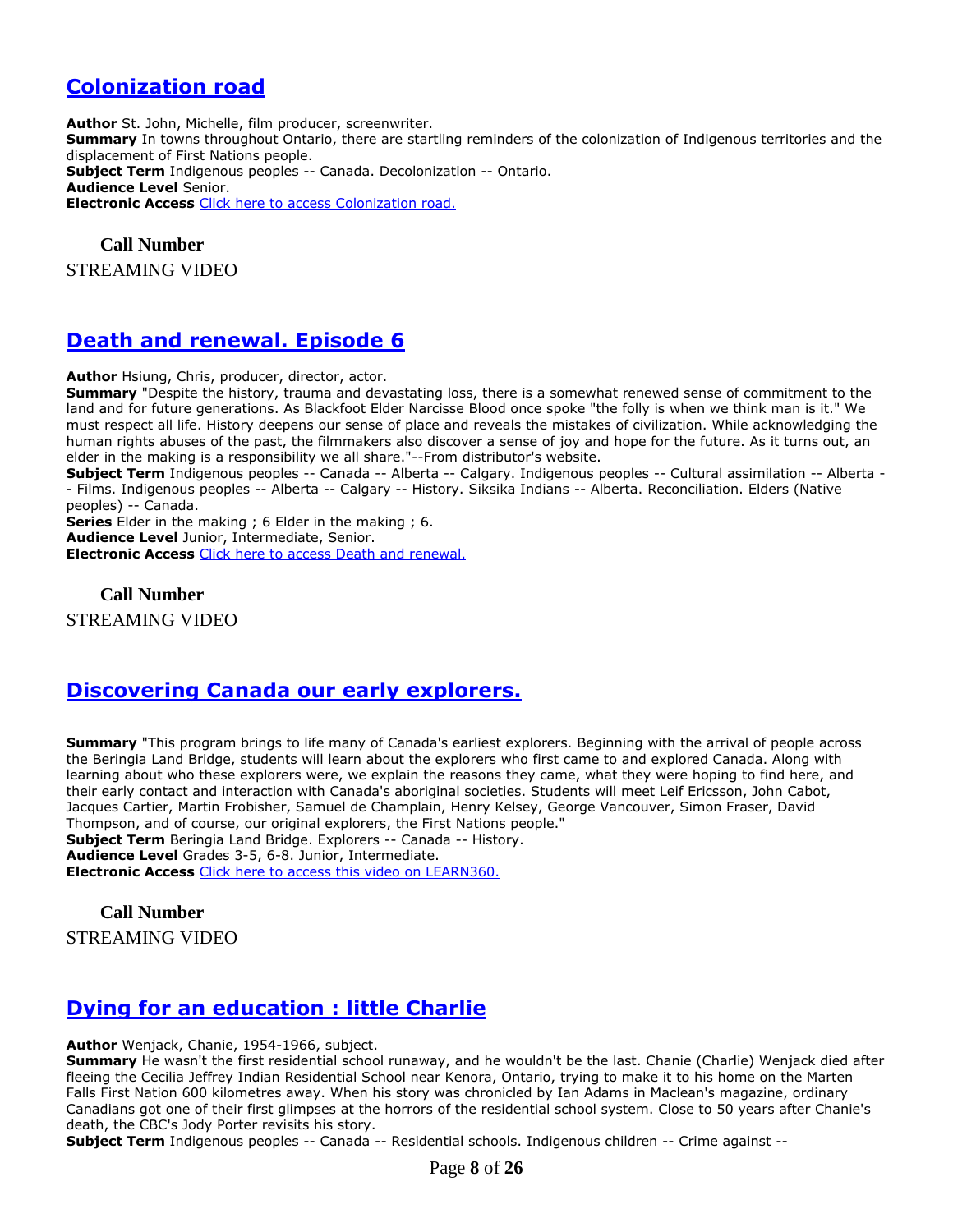Canada. Indigenous children -- Abuse of -- Canada. Indigenous children -- Canada -- History. Indigenous peoples -- Canada -- History. Social sciences. Indigenous peoples -- Study and teaching -- Canada. Social justice -- Study and teaching. **Series** CBC Radio One Thunder Bay

**Audience Level** Intermediate **Electronic Access** [Click here to access streaming audio.](http://curio.ca/en/audio/dying-for-an-education-little-charlie-12115/)

**Call Number**

STREAMING AUDIO

### **[Electric pow wow : a Tribe Called Red](https://ug.ent.sirsidynix.net/client/en_CA/TJR/search/detailnonmodal/ent:$002f$002fSD_ILS$002f0$002fSD_ILS:322089/email?)**

**Author** Dartis, Mary, producer.

**Summary** "If you're an indigenous person living in a country that was forcefully colonized, it's all too common to find yourself underrepresented and misrepresented if not blatantly and systematically devalued and attacked. Positive role models and a positive self-identity are hard to come by, yet the Canadian DJ collective A Tribe Called Red, is a modern gateway into urban and contemporary indigenous culture and experience, celebrating all its layers and complexity. With multiple nominations for Juno Awards, the group's music, which blends traditional Latin and hip hop rhythms, heavy basedriven beats of dubstep, and the powerful and ancient music and culture of Canada's First Nations, has attracted a growing fan base in Canada and across the world. Group members Ian Campeau, Tim Hill, and Ehren Thomas, discuss their lives, early musical influences and their role in building bridges between cultures by broadening cultural awareness and understanding of aboriginal issues from oil and gas pipelines, to reconciling the dark past of Canada's residential schools."--From the distributor.

**Subject Term** Indigenous peoples -- Canada -- Music. Native arts -- Canada -- Music. Disc jockeys -- Canada. Popular music -- Canada. Electronic dance music -- Canada. Indigenous peoples -- Canada -- Social conditions. Musical groups -- Canada -- Interviews.

**Series** W5 W-Five W5. W-Five.

**Audience Level** Junior, Intermediate, Senior. **Electronic Access** [Click here to access Electric pow wow : A Tribe Called Red.](https://learn360.infobase.com/p_ViewVideo.aspx?customID=52239)

#### **Call Number**

STREAMING VIDEO

## **[Fire starters \(novel set\)](https://ug.ent.sirsidynix.net/client/en_CA/TJR/search/detailnonmodal/ent:$002f$002fSD_ILS$002f0$002fSD_ILS:314637/email?)**

#### **Author** Storm, Jennifer, 1986- author.

**Summary** Looking for a little mischief after finding an old flare gun, Ron and Ben suddenly find themselves in trouble when the local gas bar on Agamiing Reserve goes up in flames, and they are wrongly accused of arson by the sheriff's son. As the investigation goes forward, community attitudes are revealed, and the truth slowly comes to light. **Subject Term** Arson -- Comic books, strips, etc. Coming of age Native youth -- Canada -- Comic books, strips, etc. Restorative justice -- Comic books, strips, etc.

**Series** Debwe series

**Audience Level** Intermediate, Senior.

#### **Call Number**

NS1224 SET 1 NS1224 SET 2

NS1224 SET 3

## **[First Nations](https://ug.ent.sirsidynix.net/client/en_CA/TJR/search/detailnonmodal/ent:$002f$002fSD_ILS$002f0$002fSD_ILS:285973/email?)**

**Author** Heller, Tevya, presenter.

**Summary** Join Tevya Heller on a cultural journey in his search for God. His spiritual guides through the world's great religions are all teenagers who help provide insight into what it means to have a little faith; whether they were born into it or discovered it on their own and how have a little fun along the way! By embedding himself in the lives of devout families and their cultural communities we join Tevya as he laughs, loves and learns more about himself and the world from his teen guides.--From production company's website. This Episode: Tevya goes deep into the woods to explore the spiritual ways of North America's first Aboriginal people- the people of the First Nations. While he has seen headdresses, pow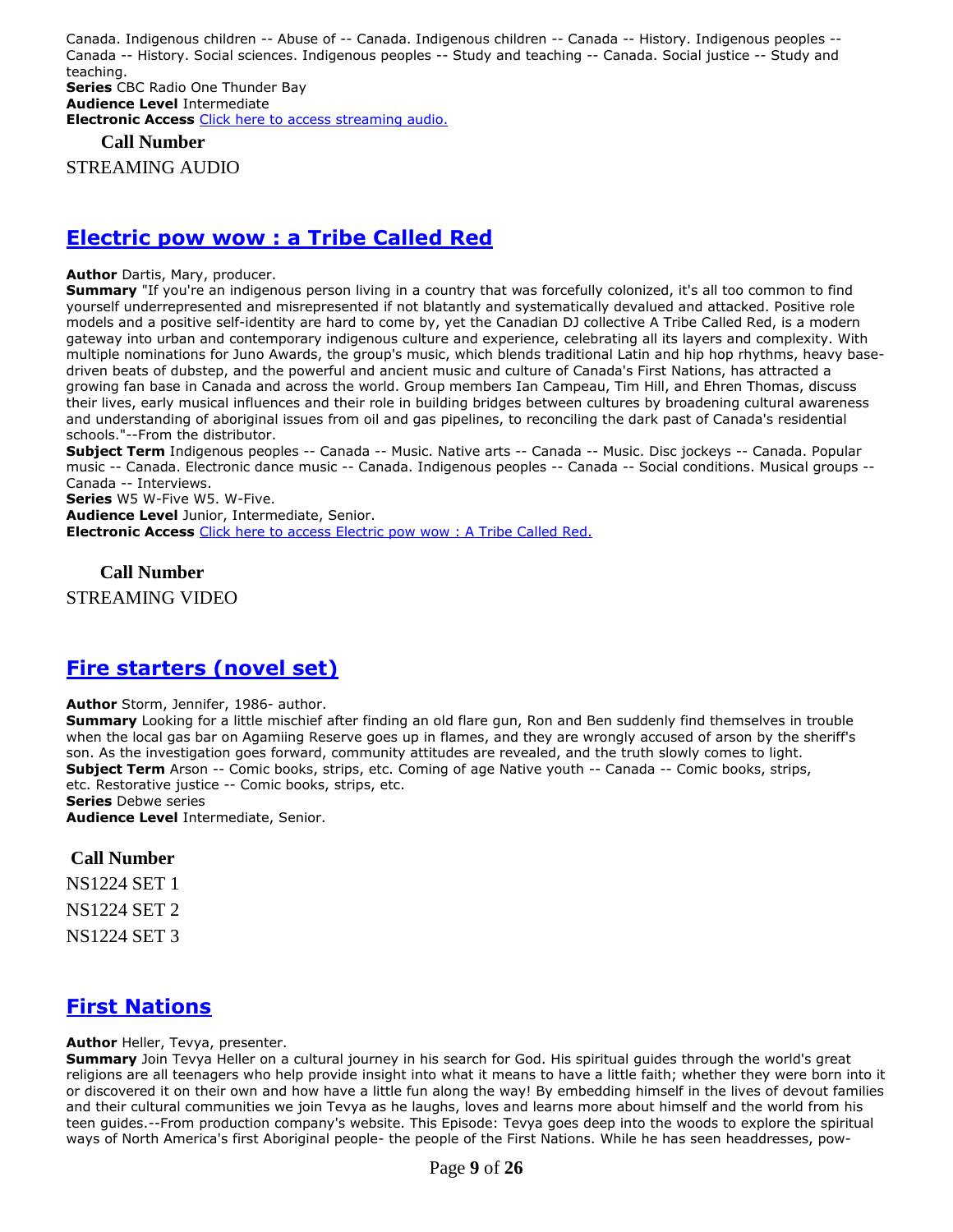wows, sweat lodges and teepees on television, Tevya knows nothing about what First Nations people really believe or what their rituals are. After meeting two indigenous teenagers, Tevya experiences some firsthand! **Subject Term** Native peoples -- Social life and customs. Native peoples -- Religion. Indigenous peoples -- North America -- Religion. Indigenous peoples -- North America -- Social life and customs. Religions. **Series** Oh my God! **Audience Level** Intermediate, Senior. **Electronic Access** [Click here to access First Nations.](http://www.learn360.com/ShowVideo.aspx?ID=1225894)

**Call Number**

STREAMING VIDEO

### **Ghetto-ization, [or assimilation?](https://ug.ent.sirsidynix.net/client/en_CA/TJR/search/detailnonmodal/ent:$002f$002fSD_ILS$002f0$002fSD_ILS:311226/email?)**

**Author** Dennis, Darrell, host.

**Summary** Is affirmative action the model for all things native? From music awards to education, First Nations get their own categories.

**Subject Term** Affirmative action programs -- Canada. Stereotypes (Social psychology) -- Canada. Indigenous peoples -- Canada -- Humor. Indigenous peoples -- Ethnic identity -- Canada. Indigenous peoples -- Canada -- History. Social sciences. Indigenous peoples -- Study and teaching -- Canada.

**Series** ReVision Quest

**Audience Level** Intermediate

**Electronic Access** [Click here to access streaming audio.](http://curio.ca/en/audio/ghetto-ization-or-assimilation-3196/)

#### **Call Number**

STREAMING AUDIO

## **[Gods Acre](https://ug.ent.sirsidynix.net/client/en_CA/TJR/search/detailnonmodal/ent:$002f$002fSD_ILS$002f0$002fSD_ILS:321552/email?)**

**Author** Stepanowich, Kelton, screenwriter, director, editor, producer. **Summary** "Gods Acre is the story of a older Aboriginal man (Lorne Cardinal) being forced to adapt to a constantly changing world."--Publisher. **Subject Term** Climatic changes. **Audience Level** Senior. **Electronic Access** [Click here to access Gods acres.](https://learn360.infobase.com/p_ViewVideo.aspx?customID=52241)

#### **Call Number**

STREAMING VIDEO

#### **[Green rights : the human right to a healthy world](https://ug.ent.sirsidynix.net/client/en_CA/TJR/search/detailnonmodal/ent:$002f$002fSD_ILS$002f0$002fSD_ILS:321560/email?)**

**Author** Beckett, Chris (Television producer and director), producer, director. **Summary** "The right to breathe. The right to clean water. The right to wholesome food. Air, water, food--these are the sources of life. Without them, we die. And in most nations--more than 180 nations, in fact--citizens are legally entitled to these essential elements of life. But not in Canada or the United States."--IMDb synopsis. **Subject Term** Environmental law, International. Environmental policy. Environmental protection. Environmental lawyers. Environmentalism. Human rights. **Audience Level** Senior. **Electronic Access** [Click here to access Green rights : the human right to a healthy world.](https://learn360.infobase.com/p_ViewVideo.aspx?customID=52242)

**Call Number** STREAMING VIDEO

#### **[Hidden legacies](https://ug.ent.sirsidynix.net/client/en_CA/TJR/search/detailnonmodal/ent:$002f$002fSD_ILS$002f0$002fSD_ILS:285757/email?)**

**Author** Jackson, Lisa director, editor. **Summary** Profiles young people whose parents and grandparents attended government-initiated, church-run, Indian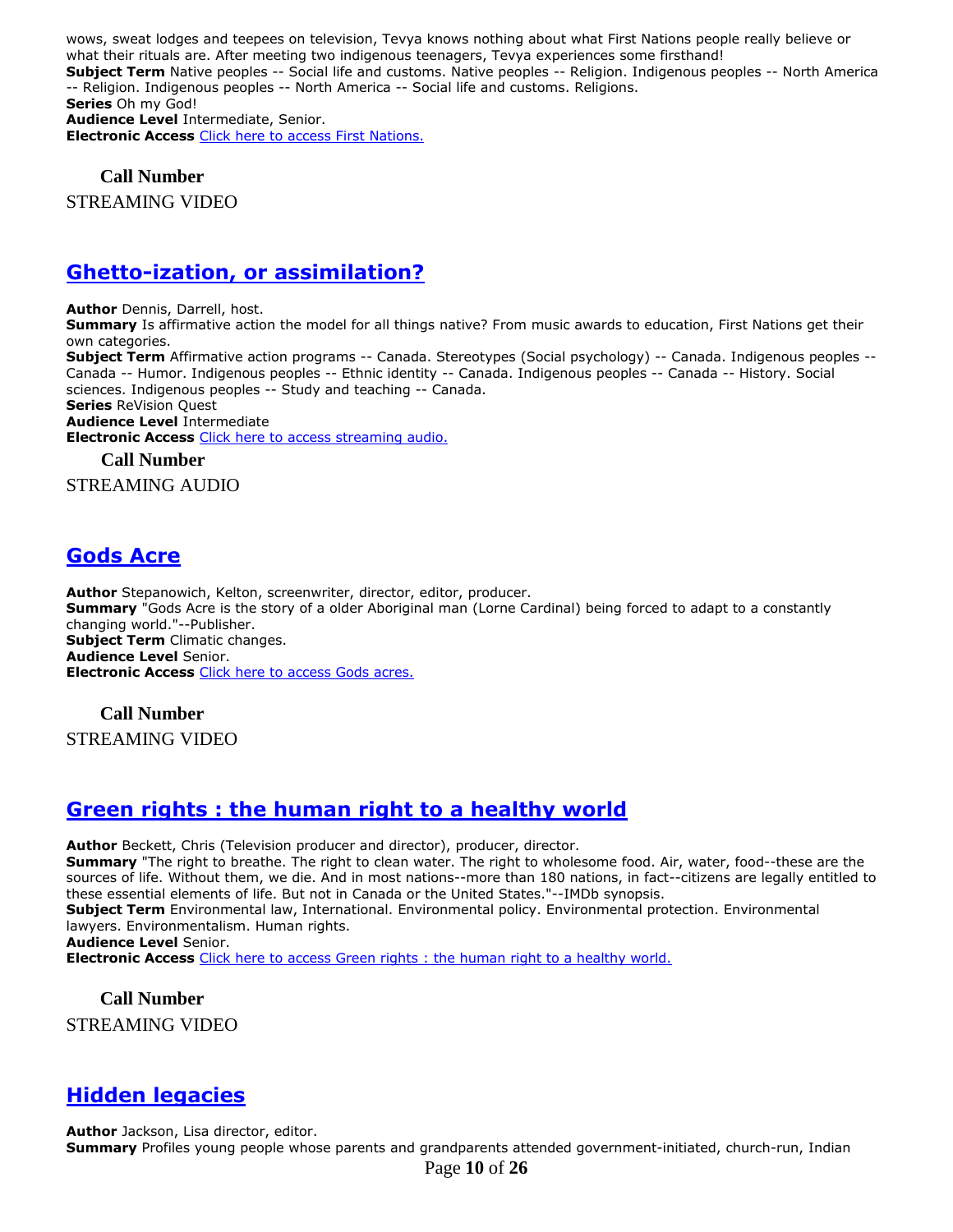Residential Schools. In their own words, these inter-generational survivors - a rapper, a mother, a boxer, a social work student, and others - share their stories of struggle, resistance, and resilience. They show how land, spiritual practice, and family have been sources of strength and transformation.

**Subject Term** Native peoples -- Canada -- Residential schools. Native peoples -- Canada -- Interviews. Native peoples -- Abuse of -- Canada. Native children -- Abuse of -- Canada. Native peoples -- Crimes against -- Canada. Native children -- Crimes against -- Canada. Native peoples -- Cultural assimilation -- Canada. Indigenous peoples -- North America -- Crimes against -- Canada. Indigenous peoples -- North America -- Canada -- Residential schools. Off-reservation boarding schools -- Canada -- History.

**Audience Level** Intermediate, Senior.

**Electronic Access** [Click here to access Hidden legacies.](http://www.learn360.com/ShowVideo.aspx?ID=1225884)

#### **Call Number**

STREAMING VIDEO

#### **[Human trafficking of Inuit women and girls](https://ug.ent.sirsidynix.net/client/en_CA/TJR/search/detailnonmodal/ent:$002f$002fSD_ILS$002f0$002fSD_ILS:309415/email?)**

**Author** Tremonti, Anna Maria, host.

**Summary** They don't even have a name for it in Inuktitut, but a new study says human trafficking of Inuit women and girls is an alarming trend that must be tackled. There are reports of families approached to sell babies, and Aboriginal youth between 11 and 14 lured with free trips south and then trafficked for sex. Anna Maria Tremonti hears from the woman behind the study.

**Subject Term** Human trafficking -- Canada. Inuit women -- Abuse of -- Canada. Inuit women -- Crime against -- Canada. Inuit youth -- Abuse of -- Canada. Inuit youth -- Crime against -- Canada. Missing persons -- Canada. Indigenous peoples -- Study and teaching -- Canada. Women's studies. Interpersonal relations in adolescence. Child health services. Family services. Inuit -- Canada -- Social life and customs. Social justice -- Study and teaching. Law -- Study and teaching.

#### **Series** The Current **Audience Level** Senior **Electronic Access** [Click here to access streaming audio.](http://curio.ca/en/audio/human-trafficking-of-inuit-women-and-girls-3486/)

**Call Number**

STREAMING VIDEO

#### **[Indian Act \(novel set\) : residential school plays](https://ug.ent.sirsidynix.net/client/en_CA/TJR/search/detailnonmodal/ent:$002f$002fSD_ILS$002f0$002fSD_ILS:318295/email?)**

**Author** St. Bernard, Donna-Michelle author. Grow up already.

**Summary** Indian Act is a tribute and thank you to those who survived the Indian Residential School system so that future generations could be free to pursue their lives unhindered by educationally enforced lowered expectations and institutionalized abuse. Seven plays by contemporary First Nations playwrights cover the broad scope of residential school experiences, all kinds of characters, and no stereotypes, giving voice to those who could not be heard. **Subject Term** Native peoples -- Canada -- Drama. Native peoples -- Education -- Canada -- Drama. Native peoples -- Canada -- Residential schools -- Drama Indigenous peoples -- Canada -- Drama. Indigenous peoples -- Education -- Canada -- Drama. Native peoples -- Canada -- Residential schools -- Drama. Off-reservation boarding schools -- Canada - - Drama. Canadian drama -- Indian authors. **Audience Level** Senior.

#### **Call Number**

NS1230 SET 1

NS1230 SET 2

NS1230 SET 3

#### **[Indian Horse \(novel set\)](https://ug.ent.sirsidynix.net/client/en_CA/TJR/search/detailnonmodal/ent:$002f$002fSD_ILS$002f0$002fSD_ILS:285953/email?)**

#### **Author** Wagamese, Richard, author.

**Summary** Saul Indian Horse has hit bottom. His last binge almost killed him and now he's a reluctant resident in a treatment centre. But Saul wants peace and he realizes that he'll only find it through telling his story. Beginning with his childhood on the land, he embarks on a journey through his life as a northern Ojibway, with all its joys and sorrows. **Subject Term** Indigenous peoples -- Canada -- Fiction. Native peoples -- Canada Ojibwa Indians -- Fiction. Substance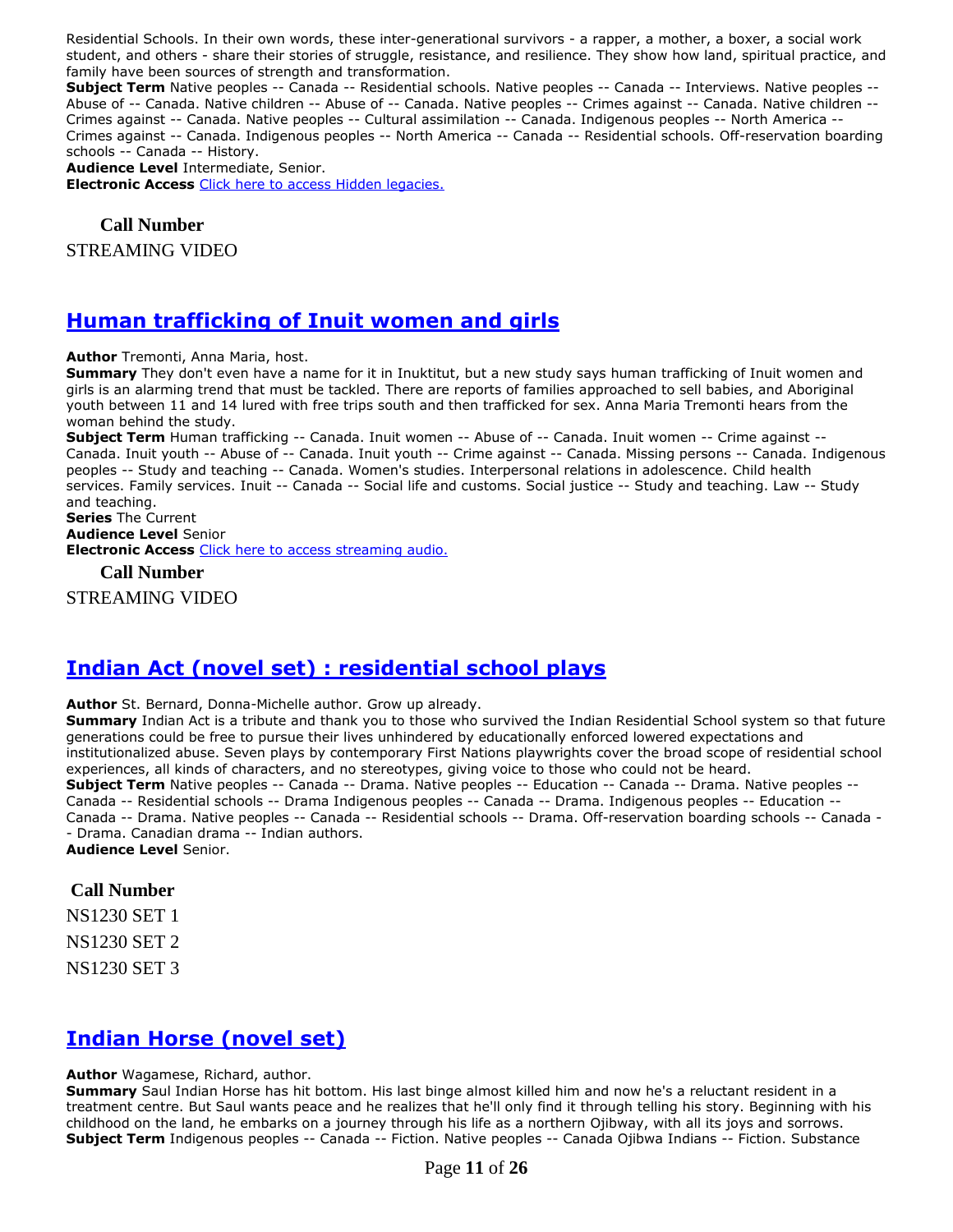abuse -- Treatment -- Fiction. **Award** Canada Reads 2013 nominee Evergreen Award 2013 nominee **Audience Level** Intermediate, Senior. **Electronic Access** [Click here to access feature film.](https://learn360.infobase.com/p_ViewVideo.aspx?customID=4310&ff=1)

**Call Number**

NS1215 SET 1 NS1215 SET 2 NS1215 SET 3

### **[Indianthusiasts](https://ug.ent.sirsidynix.net/client/en_CA/TJR/search/detailnonmodal/ent:$002f$002fSD_ILS$002f0$002fSD_ILS:311457/email?)**

**Author** Dennis, Darrell, host.

**Summary** Darrell introduces listeners to a movement of thousands of "German Hobby Indians". **Subject Term** Indigenous peoples -- Ethnic identity -- Canada. Indigenous peoples -- Canada -- Rites and ceremonies. Indigenous peoples -- Canada -- Humor. Indigenous peoples -- Canada -- History. Stereotypes (Social psychology) Psychology. Social sciences. Indigenous peoples -- Study and teaching -- Canada. Native peoples -- Canada. **Series** ReVision Quest **Audience Level** Intermediate

**Electronic Access** [Click here to access streaming audio.](http://curio.ca/en/audio/indianthusiasts-3189/)

**Call Number**

STREAMING AUDIO

## **[Jesus vs. Nanabush](https://ug.ent.sirsidynix.net/client/en_CA/TJR/search/detailnonmodal/ent:$002f$002fSD_ILS$002f0$002fSD_ILS:311229/email?)**

**Author** Dennis, Darrell (Darrell Michael), host.

**Summary** Darrell looks at religion and native people, exploring some of their different traditional beliefs. **Subject Term** Indigenous peoples -- Canada -- Religion. Indigenous peoples -- Canada -- History. Indigenous peoples -- Canada -- Humor. Indigenous peoples -- Ethnic identity -- Canada. Social sciences. Indigenous peoples -- Study and teaching -- Canada. Religion and ethics. Spirituality. **Series** ReVision Quest **Audience Level** Intermediate **Electronic Access** [Click here to access streaming audio.](http://curio.ca/en/audio/jesus-vs-nanabush-3195/)

**Call Number**

STREAMING AUDIO

## **[Kennewick Man](https://ug.ent.sirsidynix.net/client/en_CA/TJR/search/detailnonmodal/ent:$002f$002fSD_ILS$002f0$002fSD_ILS:312392/email?)**

#### **Author** Stewart, Brian 1942- host

**Summary** When a 9,200 year-old skeleton is accidentally discovered in Washington State, no one could have imagined that the incident would erupt into a stormy debate about the very origins of the earliest inhabitants of North America. Local Native American tribes lay claim to the remains, but scientists feel that further study is imperative to better understand the evolutionary patterns of the ancient peoples' migration to America. For years Kennewick Man, as the skeleton is known, is locked in a museum until the courts and all concerned parties decide his fate. Is he a descendent of a different genetic pool, genetic drift or natural selection? The answers could shed light on our evolutionary past. **Subject Term** Kennewick Man Human remains (Archaeology) -- Washington (State) Indigenous peoples -- Washington (State) -- Antiquities Indigenous peoples -- Anthropometry -- Washington (State) Indigenous peoples -- North America. -- Antiquities Human remains (Archaeology) -- Repatriation -- Washington (State) Indigenous peoples -- Study and teaching -- Canada World history

**Series** The National **Audience Level** Intermediate **Electronic Access Click here [to access streaming video.](http://curio.ca/en/video/kennewick-man-15044/)** 

**Call Number**

STREAMING VIDEO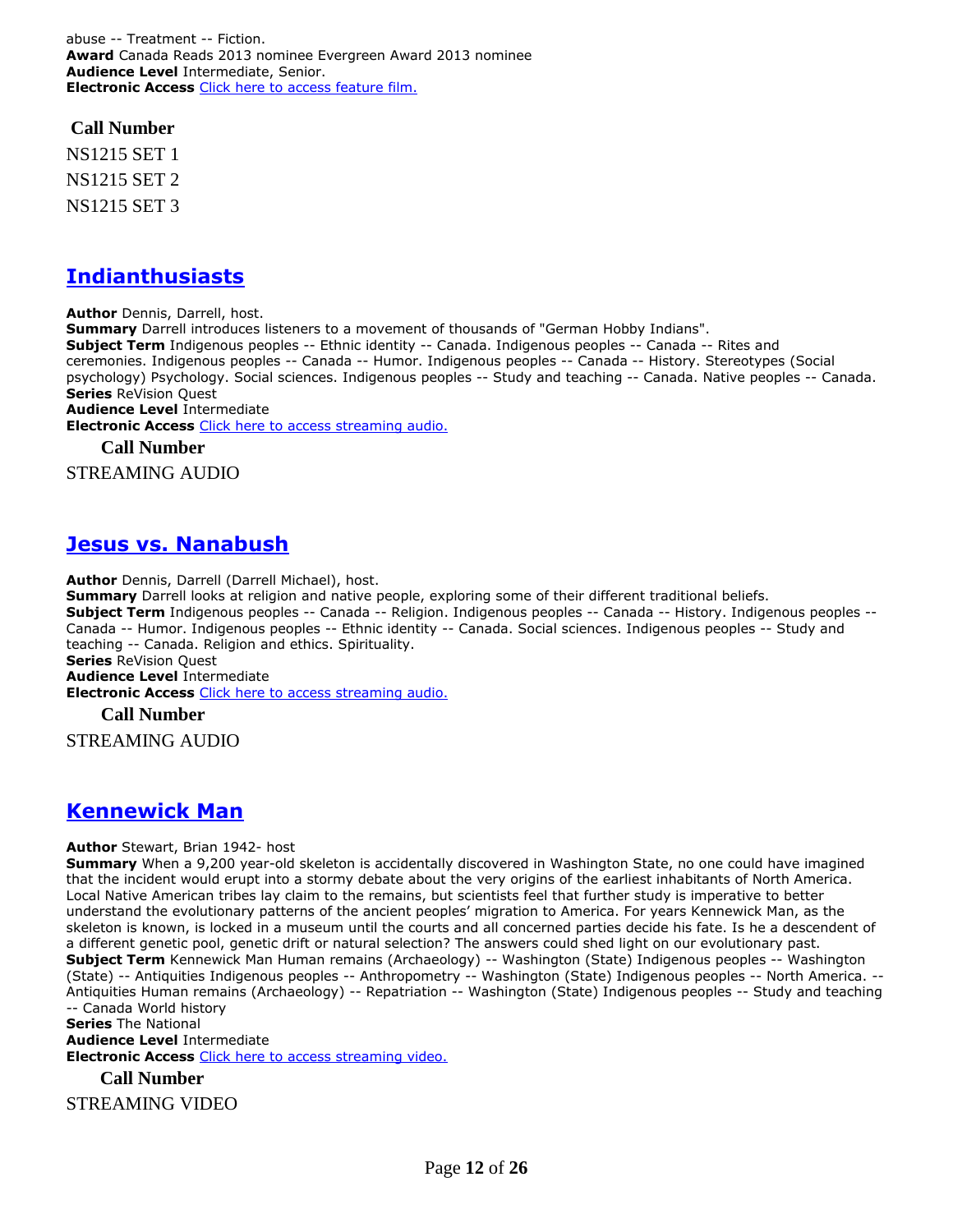# **[Learning about treaties in Canada](https://ug.ent.sirsidynix.net/client/en_CA/TJR/search/detailnonmodal/ent:$002f$002fSD_ILS$002f0$002fSD_ILS:305567/email?)**

**Author** Lemay, Matt producer, narrator.

**Summary** "Elementary students will come to understand the circumstances that led to the process of treaty making including the fur trade, western and northern expansion, and the Seven Years' War. Treaties are compared to promises or solemn covenants. We begin to understand how their negotiation was flawed and how First Nations peoples lives were affected not only in the past, but also how the process still impacts the First nations community today." **Subject Term** Native peoples -- Canada -- Treaties. Indigenous peoples -- Canada -- Treaties -- History. Indigenous peoples -- Canada -- Government relations. Indians, Treatment of -- Canada -- History -- 19th century. **Audience Level** Junior, Intermediate.

**Electronic Access** [Click here to access Learning about treaties in Canada.](https://learn360.infobase.com/p_ViewVideo.aspx?customID=51536)

**Call Number** STREAMING VIDEO

## **[Martha of the North](https://ug.ent.sirsidynix.net/client/en_CA/TJR/search/detailnonmodal/ent:$002f$002fSD_ILS$002f0$002fSD_ILS:297353/email?)**

**Author** Flaherty, Martha, screenwriter.

**Summary** Martha was only 5 when she and her parents were lured away from their Inuit village. Along with a handful of other families, they were moved to Canada's most northerly island, Ellesmere, to ensure Canadian sovereignty in the Arctic. They were told that game would be plentiful and life would be easy. Instead, they discovered that the islands of the Arctic are among the least hospitable to human life in the world. For years, they endured hunger and extreme cold. Deprived of the right to an education and a childhood, Martha had to help her family survive. Yet she proved as resilient as the other people from her community who appear in the film. Martha of the North is the story of a journey and a childhood spent in a new and unwelcoming land.

**Subject Term** Inuit -- Relocation -- Canada, Northern. Inuit women -- Nunavut. Inuit -- Canada -- Social conditions. Inuit -- Canada -- Government relations. Jurisdiction, Territorial -- Canada -- History. Wilderness survival -- Arctic regions. **Audience Level** Senior.

**Electronic Access** [Click here to access Martha of the North.](http://learn360.infobase.com/p_ViewVideo.aspx?customID=50070)

**Call Number** STREAMING VIDEO

## **[Missing and murdered aboriginal women in Canada](https://ug.ent.sirsidynix.net/client/en_CA/TJR/search/detailnonmodal/ent:$002f$002fSD_ILS$002f0$002fSD_ILS:305568/email?)**

**Author** Cubello, Mary, screenwriter.

**Summary** "Violence against women is a significant issue in society. According to the World Health Organization, it affects one third of women around the world. Violence against women is also a serious issue in Canada, unfortunately. One particular group of Canadian women merit special attention: Indigenous women and girls in Canada experience a scale and severity of violence that constitutes a national human rights crisis. This informative video gives an overview of the history of trauma and abuse experienced by Aboriginal women in Canada. We trace its roots from early colonialism in Canada to recent actions by the Canadian government, the Truth and Reconciliation Commission, and the release of the RCMP report on Missing and Murdered Aboriginal Women in Canada."--From the distributor.

**Subject Term** Native women -- Crimes against -- Canada. Native women -- Violence against -- Canada. Indigenous women -- Crimes against -- Canada. Indigenous women -- Violence against -- Canada. Missing persons -- Canada. **Audience Level** Senior.

**Electronic Access** [Click here to access Missing and murdered aboriginal women in Canada.](https://learn360.infobase.com/p_ViewVideo.aspx?customID=51538)

**Call Number**

STREAMING VIDEO

## **[Mistissini healing : two stories of intergenerational trauma](https://ug.ent.sirsidynix.net/client/en_CA/TJR/search/detailnonmodal/ent:$002f$002fSD_ILS$002f0$002fSD_ILS:321561/email?)**

**Author** Vizi, Stephanie, producer, director.

**Summary** "Examines the trauma experienced by the intergenerational survivors of Canada's residential school system."-- Publisher.

**Subject Term** Off-reservation boarding schools. Indigenous peoples -- Canada. Cree Indians -- Quebec -- Mistissini.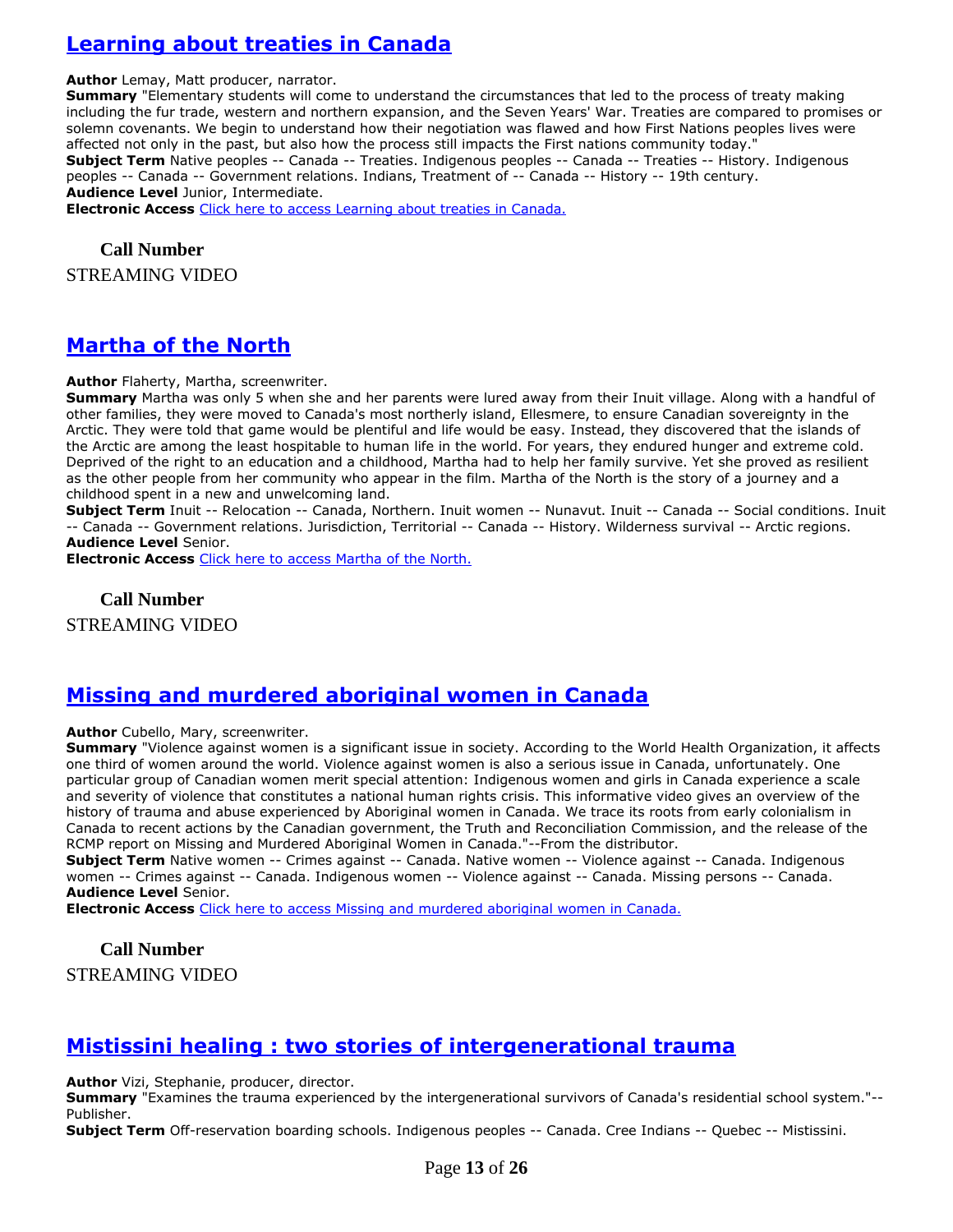#### **Call Number**

STREAMING VIDEO

### **More [than just the fur trade](https://ug.ent.sirsidynix.net/client/en_CA/TJR/search/detailnonmodal/ent:$002f$002fSD_ILS$002f0$002fSD_ILS:322087/email?)**

**Author** LeMay, Matthew, director, screenwriter, producer, host.

**Summary** Chronicles the role the fur trade played in the history of Canada. Students will learn about: the importance of indigenous culture, language and spiritual beliefs; the interaction and first contact between First Nations and Europeans; the reasons that fuelled the fur trade in North America; the role of the Metis in the fur trade; the life and the role of a voyageur; the role of French explorers, Radisson and Groseilliers; the role of the Northwest Company and the Hudson Bay Company and how their establishment changed the fur trade; the importance and role of the birch back canoe (Montreal canoe/canoe du nord), one of Canada's iconic symbols and the importance of regulating the beaver population to maintain a healthy ecosystem.

**Subject Term** Fur trade -- Canada -- History. Métis -- History. Indigenous peoples -- Canada -- History. Native peoples -- Canada -- History.

**Audience Level** Junior, Intermediate.

**Electronic Access** [Click here to access More than just the fur trade.](https://learn360.infobase.com/p_ViewVideo.aspx?customID=52265)

**Call Number**

STREAMING VIDEO

# **[My only daughter : Karina Beth-Ann Wolfe](https://ug.ent.sirsidynix.net/client/en_CA/TJR/search/detailnonmodal/ent:$002f$002fSD_ILS$002f0$002fSD_ILS:322102/email?)**

**Author** Smith, Grace, film director, film producer.

**Summary** "Carole Wolfe, a deaf Indigenous woman in Saskatoon, bravely shares the story of her daughter's disappearance in 2010."--Publisher.

**Subject Term** Murder victims -- Saskatchewan -- Saskatoon. Murder victims' families -- Saskatchewan -- Interviews. Missing persons -- Saskatchewan -- Saskatoon. Missing persons -- Investigation -- Saskatchewan -- Saskatoon. Homicide investigation -- Saskatchewan -- Saskatoon. Women -- Crimes against -- Canada. Indigenous peoples -- Canada.

**Audience Level** Intermediate, Senior. **Electronic Access** [Click here to access My only daughter.](https://learn360.infobase.com/p_ViewVideo.aspx?customID=52358)

**Call Number**

STREAMING VIDEO

## **[Nation to nation : a resource on treaties in Ontario \(novel study\)](https://ug.ent.sirsidynix.net/client/en_CA/TJR/search/detailnonmodal/ent:$002f$002fSD_ILS$002f0$002fSD_ILS:322266/email?)**

**Author** Shanahan, David, author, contributor.

**Summary** An illustrated history produced by the Union of Ontario Indians to promote the understanding of treaties among all people in Ontario.

**Subject Term** Native peoples -- Canada -- Treaties. Native peoples -- Ontario. Indigenous peoples -- Canada -- Treaties. **Audience Level** Senior.

**Call Number**

NS1233 SET 1

NS1233 SET 2

NS1233 SET 3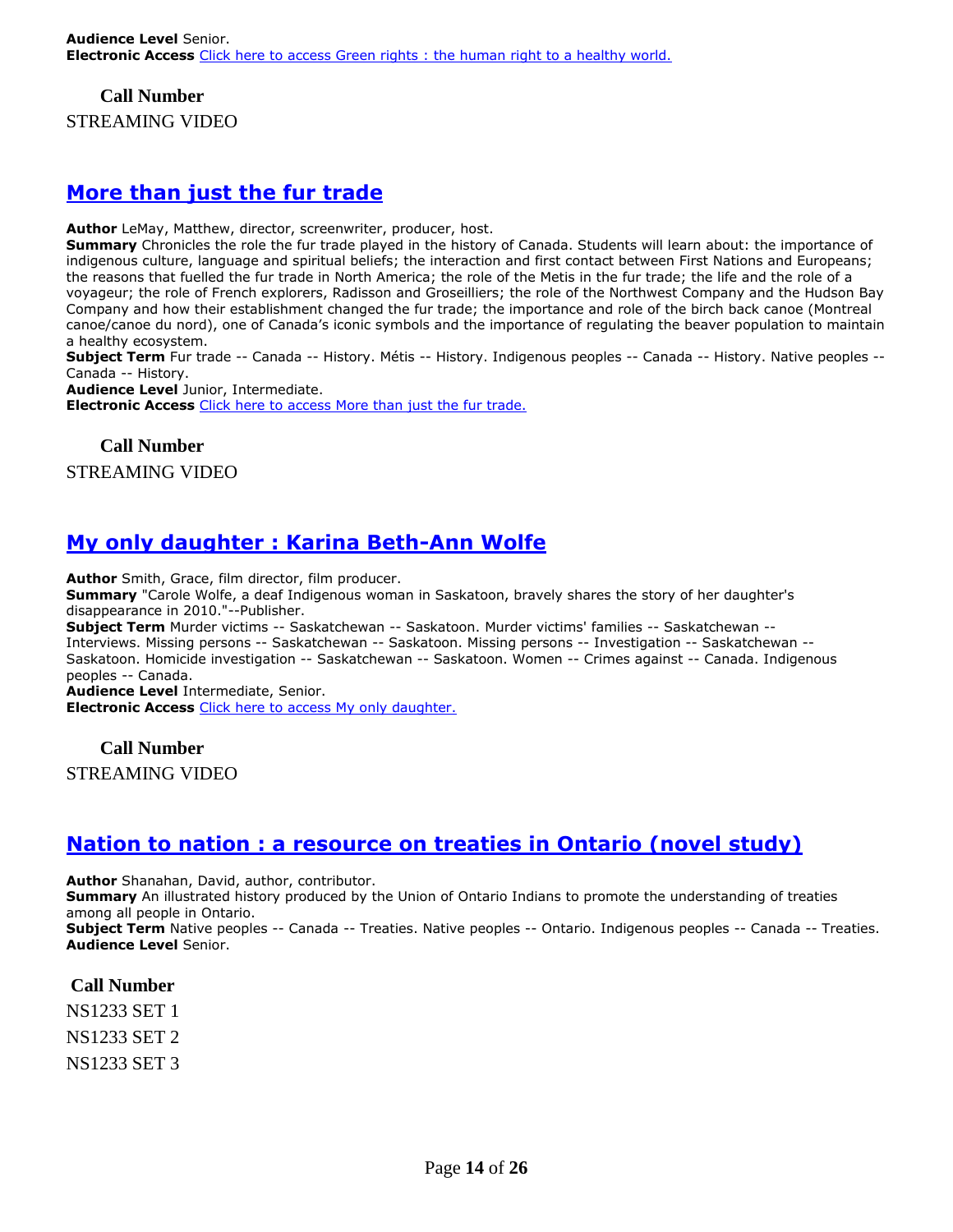# **[Native arts and crafts](https://ug.ent.sirsidynix.net/client/en_CA/TJR/search/detailnonmodal/ent:$002f$002fSD_ILS$002f0$002fSD_ILS:285956/email?)**

**Author** Mansour, Robert B., producer, director, cinematographer.

**Summary** Although Native arts and crafts were traditionally an expression of spirituality, for many artists today, arts and crafts have become a means of livelihood. Today, Native craft training and marketing boards are assisting artisans and craftspeople across the country. For some it has proven to be a means of livelihood, and for others a way to connect with, appreciate and fully understand their culture and traditions.

**Subject Term** Native art -- Canada. Indigenous peoples -- Canada -- Art. Indian art -- Canada. **Audience Level** Junior, Intermediate, Senior. **Electronic Access** [Click here to access Native arts and crafts.](http://www.learn360.com/ShowVideo.aspx?ID=1225791)

#### **Call Number**

STREAMING VIDEO

#### **[Native Gangs](https://ug.ent.sirsidynix.net/client/en_CA/TJR/search/detailnonmodal/ent:$002f$002fSD_ILS$002f0$002fSD_ILS:311459/email?)**

**Author** Dennis, Darrell (Darrell Michael) host.

**Summary** The myth is debunked — not all young Aboriginal men are gang members. **Subject Term** Indigenous peoples -- Canada -- Social conditions. Gangs -- Canada. Gangs -- Canada -- Social aspects. Indigenous peoples -- Canada -- Humor. Indigenous peoples -- Canada -- History. Social sciences. Indigenous peoples -- Study and teaching -- Canada. Law -- Study and teaching. **Series** ReVision Quest **Audience Level** Intermediate **Electronic Access** [Click here to access streaming audio.](http://curio.ca/en/audio/native-gangs-3197/)

#### **Call Number**

STREAMING AUDIO

#### **[Natives in the military](https://ug.ent.sirsidynix.net/client/en_CA/TJR/search/detailnonmodal/ent:$002f$002fSD_ILS$002f0$002fSD_ILS:311458/email?)**

**Author** Dennis, Darrell, host.

**Summary** Darrell wonders why so many Aboriginal men and women enlist to serve a country that has disenfranchised them?

**Subject Term** Indigenous peoples -- Canada -- History. Indigenous peoples -- Ethnic identity -- Canada. Indigenous peoples -- Canada -- Humor. Social sciences. Indigenous peoples -- Study and teaching -- Canada. Native peoples -- Canada.

**Series** ReVision Quest

**Audience Level** Intermediate **Electronic Access** [Click here to access streaming audio.](http://curio.ca/en/audio/natives-in-the-military-3193/)

**Call Number**

STREAMING AUDIO

#### **[Niagara Escarpment](https://ug.ent.sirsidynix.net/client/en_CA/TJR/search/detailnonmodal/ent:$002f$002fSD_ILS$002f0$002fSD_ILS:314500/email?)**

**Author** Davidson, Michael, director.

**Summary** "Niagara Falls is the only section of the 450-mile-long Niagara escarpment that most will ever see. But there is so much more to this ancient wall of fossil-rich sedimentary rock. The escarpment weaves its way through the Great Lakes region in the heart of central North America. At its highest point, almost 1,700 feet, the escarpment is four times the height of the Great Pyramid of Giza - and far older. The formation of the escarpment began about 450 million years ago, when it was the outer rim of a shallow sea known to geologists as the Michigan Basin. The visual magnificence of the Niagara Escarpment is only really matched by the richness of its First Nations lore, dotted with epic tales of heroic figures and mysterious spirit worlds. Immerse yourself in the dazzling geological attractions of this truly historical corner of North America."--From the distributor.

**Subject Term** Natural history -- Ontario -- Niagara Escarpment.

**Series** Undiscovered vistas

**Audience Level** Junior, Intermediate, Senior.

**Electronic Access** [Click here to access Niagara Escarpment.](https://learn360.infobase.com/p_ViewVideo.aspx?customID=51539)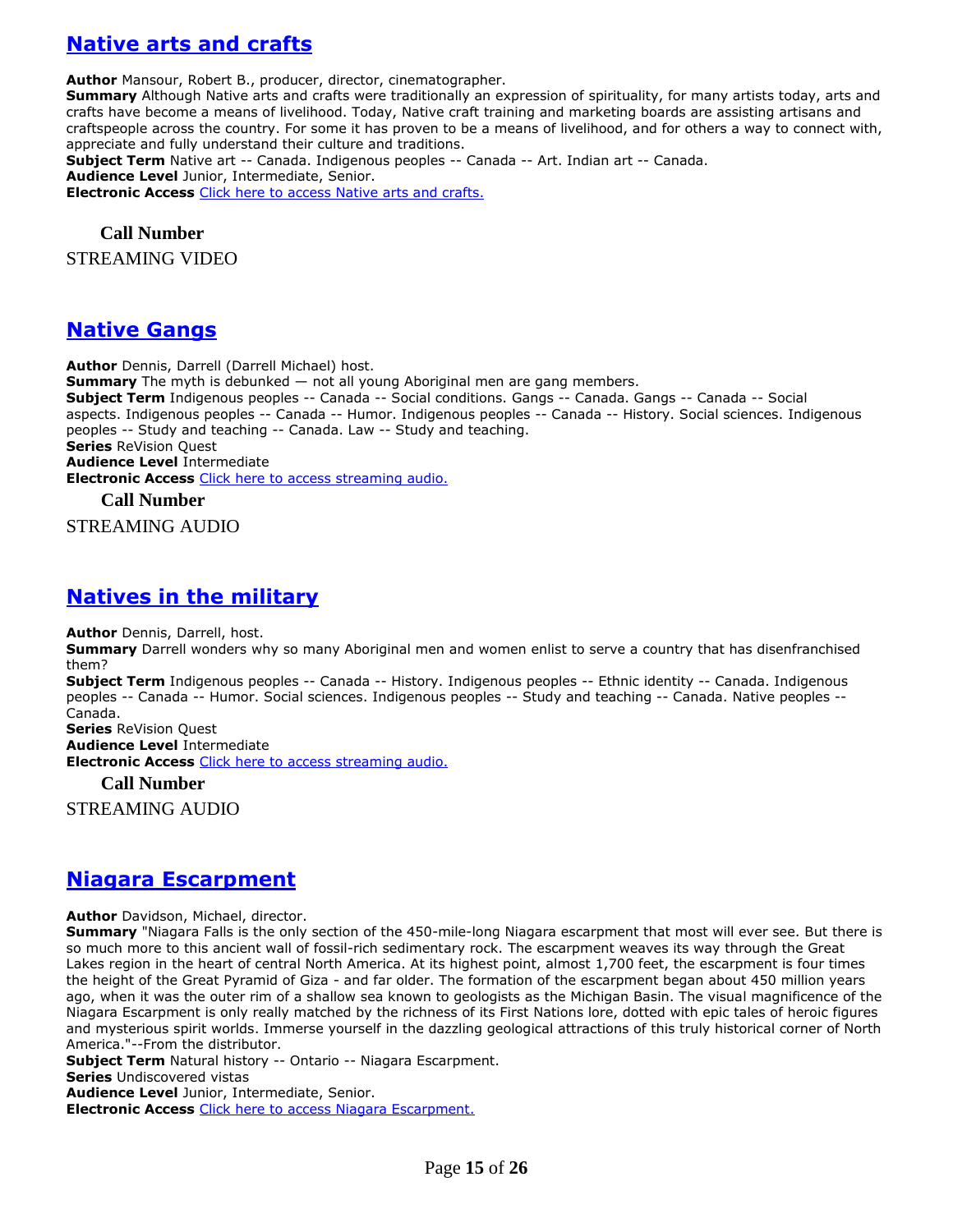## **[Reel injun](https://ug.ent.sirsidynix.net/client/en_CA/TJR/search/detailnonmodal/ent:$002f$002fSD_ILS$002f0$002fSD_ILS:297373/email?)**

**Author** Diamond, Neil (Filmmaker), director, author.

**Summary** In this feature-length documentary, Cree filmmaker Neil Diamond takes an entertaining and insightful look at the portrayal of North American Indigenous people throughout a century of cinema. Featuring hundreds of clips from old classics as well as recent releases, the film traces the evolution of the "Hollywood Indian." Diamond guides the audience on a journey across America to some of cinema's most iconic landscapes and conducts candid interviews with celebrities like Clint Eastwood, Robbie Robertson and Jim Jarmusch. The film is a loving look at cinema through the eyes of the people who appeared in its very first flickering images and have survived to tell their stories in their own way.--From film distributor.

**Subject Term** Indians in popular culture -- United States. Indians in the motion picture industry. Indigenous peoples -- North America -- Interviews. Indians, Treatment of -- United States. Indigenous films -- History and criticism. Native peoples in motion pictures. Inuit in motion pictures. Motion pictures -- Social aspects. Motion pictures -- United States -- Moral and ethical aspects. Stereotypes (Social psychology) in motion pictures. Stereotypes (Social psychology) -- United States. Western films -- History and criticism.

**Audience Level** Senior.

**Electronic Access** [Click here to access Reel Injun.](http://learn360.infobase.com/p_ViewVideo.aspx?customID=50071)

**Call Number** STREAMING VIDEO

## **[Residential schools : truth and reconciliation in Canada \(secondary](https://ug.ent.sirsidynix.net/client/en_CA/TJR/search/detailnonmodal/ent:$002f$002fSD_ILS$002f0$002fSD_ILS:297635/email?)  [version\)](https://ug.ent.sirsidynix.net/client/en_CA/TJR/search/detailnonmodal/ent:$002f$002fSD_ILS$002f0$002fSD_ILS:297635/email?)**

**Author** Mclntyre Media Inc., production company, film distributor.

**Summary** "Between 1879 and 1986, at least 150,000 aboriginal children in Canada were forcibly removed and placed into Indian Residential Schools. The assault on Aboriginal identity began the moment children took their first step across the school's threshold. The telling of Canada's history is not complete without this story. Some refer to it as a "cultural genocide." Generations upon generations of aboriginal people have been affected by the abuse and horrors experienced in these schools. The Truth and Reconciliation Summary that was undertaken as an element of the Indian Residential Schools Settlement Agreement outlines 94 recommendations for achieving a full reconciliation between Canada's native and non-native peoples."

**Subject Term** Indigenous peoples -- Education -- Canada. Indigenous children -- Abuse of -- Canada. Off-reservation boarding schools -- Canada. Native peoples -- Education -- Canada. Native peoples -- Canada -- Residential schools. Native students -- Canada -- History.

**Audience Level** Senior.

**Electronic Access** [Click here to access Residential schools: truth and reconciliation in Canada \(secondary version\).](http://learn360.infobase.com/p_ViewVideo.aspx?customID=49340)

#### **Call Number** STREAMING VIDEO

## **[Residential schools : with the words and images of survivors \(novel](https://ug.ent.sirsidynix.net/client/en_CA/TJR/search/detailnonmodal/ent:$002f$002fSD_ILS$002f0$002fSD_ILS:322261/email?)  [set\)](https://ug.ent.sirsidynix.net/client/en_CA/TJR/search/detailnonmodal/ent:$002f$002fSD_ILS$002f0$002fSD_ILS:322261/email?)**

**Author** Loyie, Oskiniko Larry, 1933-eauthor.

**Summary** Honours the survivors, the former students, who attended residential schools. Offers a first-person perspective of the residential school system in Canada, as it shares the memories of more than 70 survivors from across Canada as well as 125 archival and contemporary images (65 black & white photographs, 51 colour, some never before published). Expresses the truths about residential school experiences and honours the survivors. Along with the survivors voices, are the evocative, archival photographs provided by the Shingwauk Residential Schools Research Centre with the assistance of curator Krista McCracken. Begins with the moving introduction by Larry Loyie, and moves to seven chapters that explore the purpose of this school system; cultures and traditions; leaving home; life at school the half-day system; the dark side of the schools; friendship and laughter coping with a new life; changing world--the healing begins; and an afterword. A detailed, full colour map showing residential schools, timeline with key dates, glossary, and a helpful index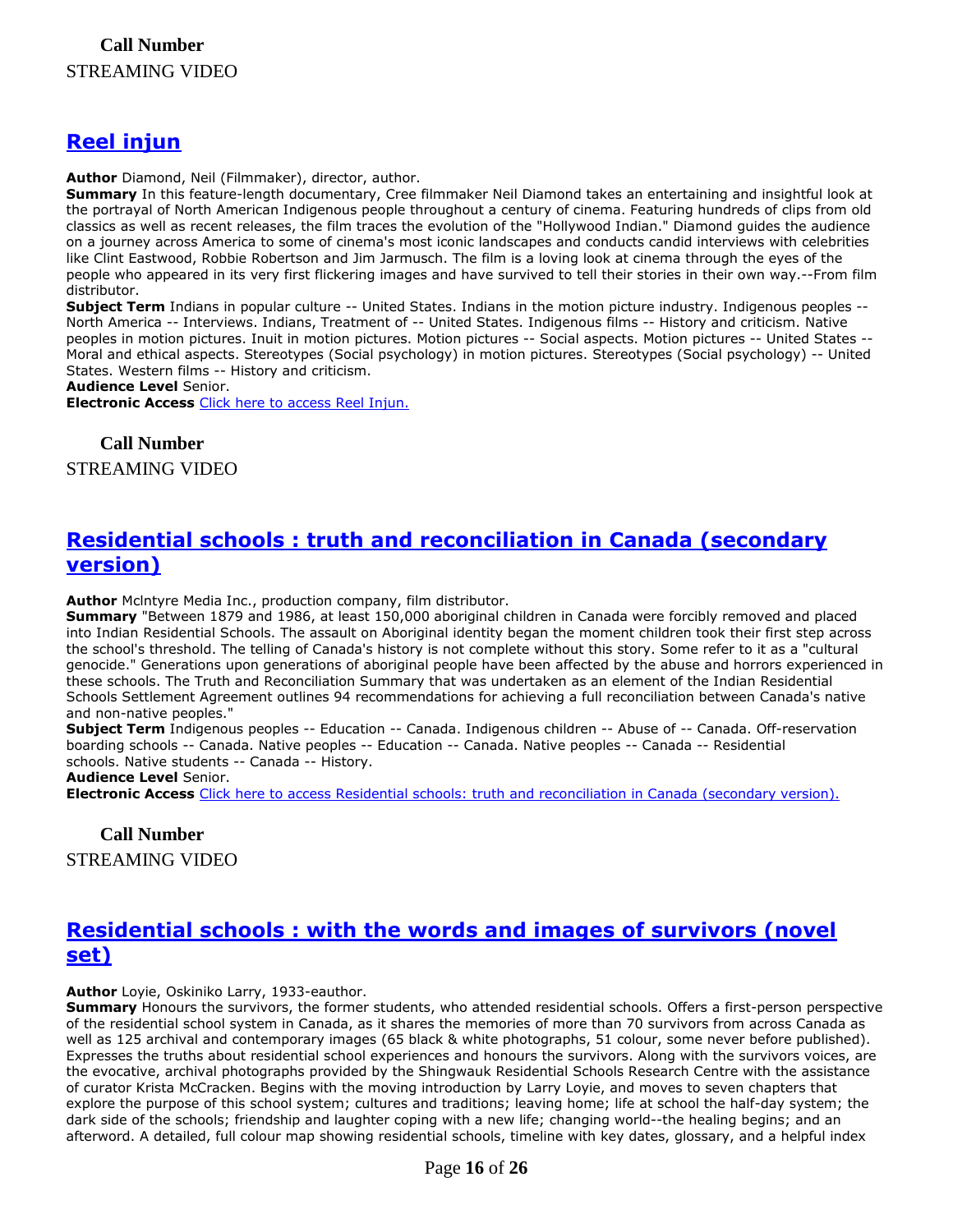(including names of survivors and schools). **Subject Term** Indigenous peoples -- Canada -- Residential schools -- History. Native peoples -- Canada -- Residential schools. Native students -- Canada -- History. Native students -- Canada -- Biography. **Award** Winner Golden Oak Award 2016 **Audience Level** Intermediate, Senior.

**Call Number**

NS1232 SET 1 NS1232 SET 2 NS1232 SET 3

### **[Sacred ground. Episode 3](https://ug.ent.sirsidynix.net/client/en_CA/TJR/search/detailnonmodal/ent:$002f$002fSD_ILS$002f0$002fSD_ILS:321566/email?)**

**Author** Hsiung, Chris, producer, director, actor.

**Summary** "Diving deeper into the history of the land and the people who lived there gives us a greater understanding of the present. In this episode, filmmaker Chris Hsuing and Cowboy Smithx from the Blackfoot Nation visit Grasslands National Park, Head-Smashed-in Buffalo Jump, petroglyphs and archeological sites in Treaty 7 territory. This area was a "tapestry of nations" before Europeans arrived with a sophisticated set of protocols and ceremonies to maintain peace and structure. It was considered the "Serengeti of North America" where bison roamed freely and were an integral part of life and survival."--From distributor's website.

**Subject Term** Indigenous peoples -- Canada -- Alberta -- Calgary. Indigenous peoples -- Cultural assimilation -- Alberta - - Films. Indigenous peoples -- Alberta -- Calgary -- History. Siksika Indians -- Alberta. Reconciliation. Elders (Native peoples) -- Canada.

**Series** Elder in the making ; 3 Elder in the making ; 3. **Audience Level** Junior, Intermediate, Senior. **Electronic Access** [Click here to access Sacred ground.](https://learn360.infobase.com/p_ViewVideo.aspx?customID=52233)

**Call Number**

STREAMING VIDEO

## **[Secret path \(novel set\)](https://ug.ent.sirsidynix.net/client/en_CA/TJR/search/detailnonmodal/ent:$002f$002fSD_ILS$002f0$002fSD_ILS:305365/email?)**

**Author** Downie, Gordon, 1964-2017, author.

**Summary** Tells the story of Chanie Wenjack (misnamed Charlie by his teachers), a twelve-year-old boy who died trying to find his way home after escaping from the Cecilia Jeffrey Indian Residential School fifty years ago. **Subject Term** Native Peoples -- Canada -- Residential schools -- Comic books, strips, etc. Runaway children -- Comic books, strips, etc. Popular music -- Canada -- Texts. **Award** Red Maple Award 2018 nominee **Audience Level** Intermediate, Senior.

#### **Call Number**

NS1220 SET 1

NS1220 SET 2

NS1220 SET 3

## **[Secrets from the Ice](https://ug.ent.sirsidynix.net/client/en_CA/TJR/search/detailnonmodal/ent:$002f$002fSD_ILS$002f0$002fSD_ILS:307018/email?)**

**Author** Suzuki, David 1936- host

**Summary** All over the world the climate is changing and glaciers are melting out incredible discoveries. In Canada's Yukon, finds have included weapons, bones and the preserved body of a man, centuries old, complete with his clothing, his personal possessions and even the contents of his last meal in his stomach. He was named Kwäday Dän Ts'ìnchi: Long Ago Man Found. The discovery made worldwide news as the First Nations took custody of the remains. "You now have a body," says Diane Strand of the Champagne and Aishihik First Nation. "You now have a human being, you now have a relative." And in Norway, hunting weapons and clothing dating back thousands of years are evidence of industrial-level reindeer hunts to feed the Viking voyagers.

**Subject Term** Excavations (Archaeology) -- Yukon Climatic changes -- Yukon Indigenous peoples -- Yukon --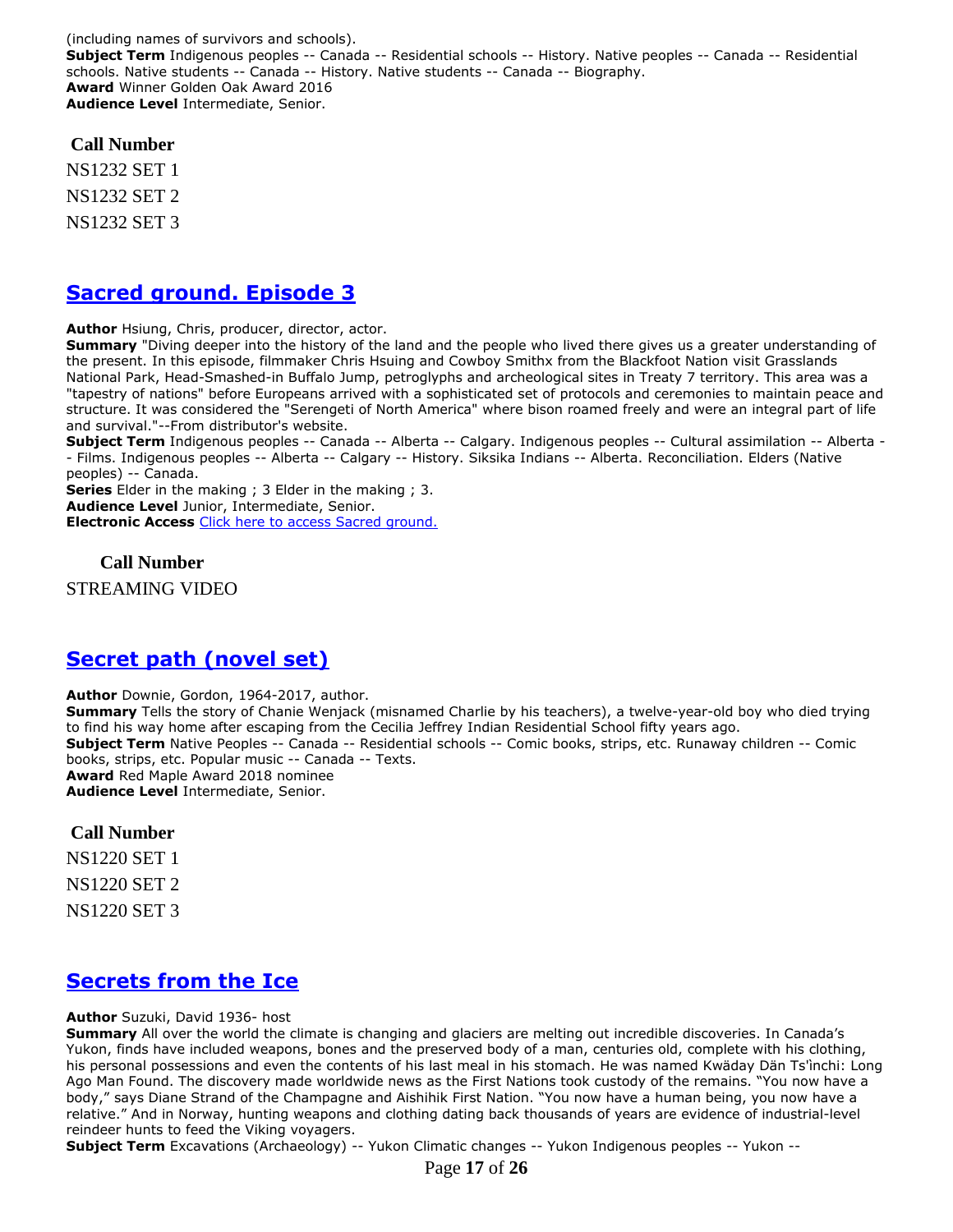Antiquities. Human remains (Archaeology) -- Yukon Archaeology -- Canada. Indigenous peoples -- Canada -- Study and teaching. Native peoples -- Canada -- Study and teaching. World history. **Series** The Nature of Things **Audience Level** Intermediate **Electronic Access** [Click here to access streaming video.](http://curio.ca/en/video/secrets-from-the-ice-15966/)

#### **Call Number**

STREAMING VIDEO

#### **[Seeking aboriginal knowledge](https://ug.ent.sirsidynix.net/client/en_CA/TJR/search/detailnonmodal/ent:$002f$002fSD_ILS$002f0$002fSD_ILS:296704/email?)**

**Author** Finlayson, Miles, screenwriter, director.

**Summary** "Tanner travels to northern Quebec to meet Cree elder Thomas Coon and his grandson Riley. Thomas introduces Tanner to Cree traditions. He talks about the changes he has seen to caribou habitat and what his people are doing to help protect them. Meanwhile Frankie meets Dr Cheryl Johnson, a wildlife ecologist at Environment Canada. Dr Johnson shows Frankie how research data gets used to model the habitat needs of woodland caribou."--Publisher. **Subject Term** Animals. Animal behavior. Endangered species.

**Series** Our incredible world. Woodland caribou ; Episode 5 Our incredible world. Woodland caribou ; Episode 5. **Audience Level** Intermediate, Senior.

**Electronic Access** [Click here to access Woodland caribou : Seeking aboriginal knowledge.](http://learn360.infobase.com/p_ViewVideo.aspx?customID=49377)

**Call Number** STREAMING VIDEO

#### **[Seven fallen feathers : racism, death, and hard truths in a northern city](https://ug.ent.sirsidynix.net/client/en_CA/TJR/search/detailnonmodal/ent:$002f$002fSD_ILS$002f0$002fSD_ILS:314632/email?) [\(novel set\)](https://ug.ent.sirsidynix.net/client/en_CA/TJR/search/detailnonmodal/ent:$002f$002fSD_ILS$002f0$002fSD_ILS:314632/email?)**

**Author** Talaga, Tanya, author.

**Summary** "Over the span of ten years, seven high school students died in Thunder Bay, Ontario. The seven were hundreds of miles away from their families, forced to leave their reserve because there was no high school there for them to attend. Award-winning journalist Tanya Talaga delves into the history of this northern city that has come to manifest, and struggle with, human rights violations past and present against aboriginal communities."--

**Subject Term** Native children -- Ontario -- Thunder Bay -- Social conditions. Native peoples -- Civil rights -- Canada. Native peoples -- Canada -- Government relations. Native peoples -- Canada -- Social conditions. Native youth -- Ontario -- Thunder Bay -- Social conditions. Indigenous children -- Ontario -- Thunder Bay -- Social conditions. Indigenous children -- Canada -- Social conditions. **Audience Level** Senior.

**Call Number**

NS1222 SET 1 NS1222 SET 2 NS1222 SET 3

#### **[Seven generations \(novel set\) : a Plains Cree saga](https://ug.ent.sirsidynix.net/client/en_CA/TJR/search/detailnonmodal/ent:$002f$002fSD_ILS$002f0$002fSD_ILS:257675/email?)**

**Author** Robertson, David, 1977-

**Summary** Edwin is facing an uncertain future. Only by learning about his family's past--wars, the smallpox epidemic, a residential school--will he be able to face the present and embrace the future.

**Subject Term** Cree Indians -- Comic books, strips, etc. Indigenous peoples -- Canada. Native peoples -- Canada. **Audience Level** Intermediate, Senior.

#### **Call Number**

NS1200 SET 1 NS1200 SET 2 NS1200 SET 3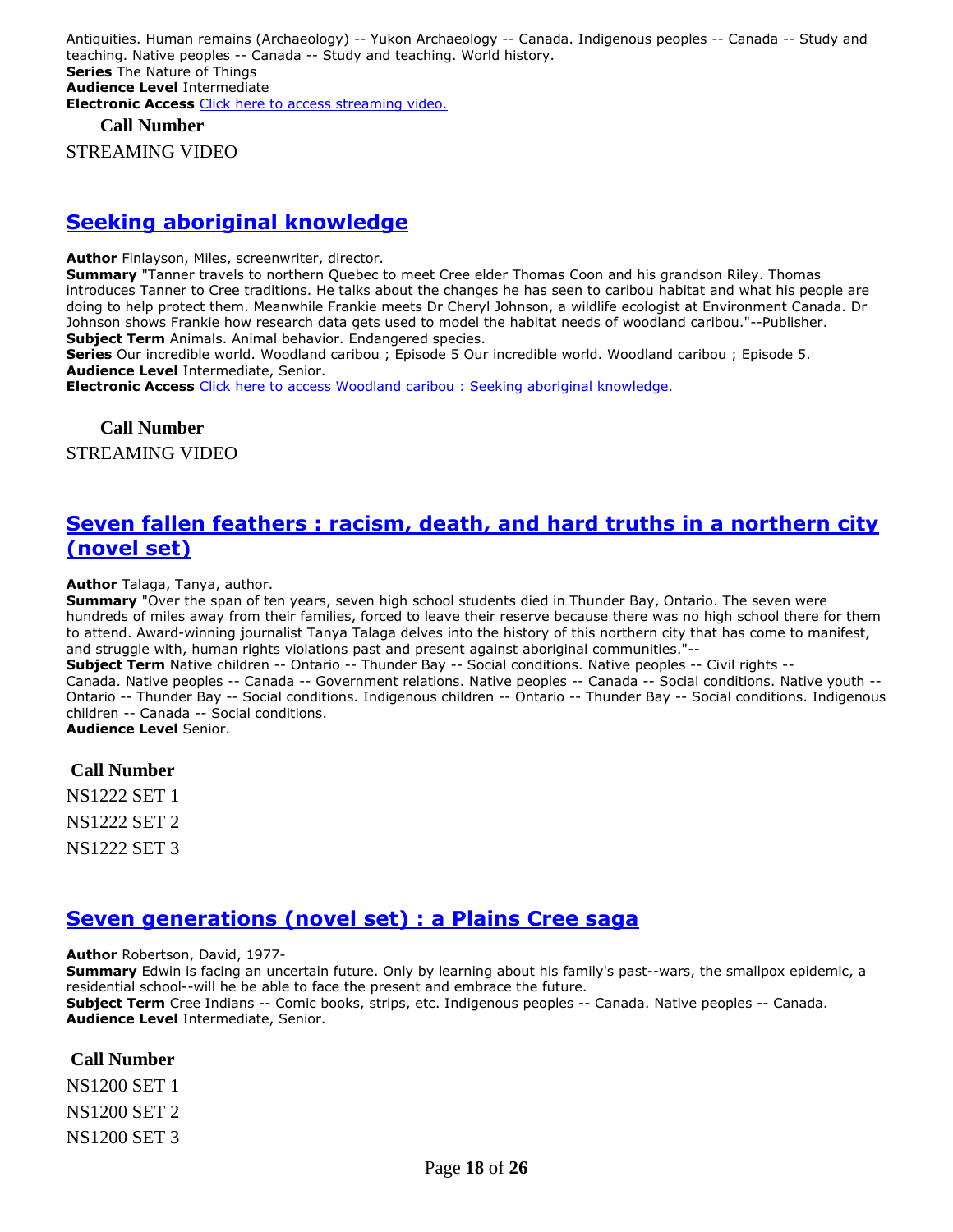## **[Shi-shi-etko](https://ug.ent.sirsidynix.net/client/en_CA/TJR/search/detailnonmodal/ent:$002f$002fSD_ILS$002f0$002fSD_ILS:232318/email?)**

**Author** Campbell, Nicola I.

**Summary** "Based on the children's book Shi-shi-etko by Nicola Campbell, this beautiful story follows a young Aboriginal girl on the last four days before she is taken to residential school. Each day of these days she spends with a different family member–her mother, her father and her Yayah (grandmother). Knowing what's in store, each of them reminds her of the beauty of her culture, who she is and, most importantly, to never forget."

**Subject Term** Off-reservation boarding schools -- Canada -- Drama. Family -- Drama. Indigenous children -- Education -- Canada -- Drama. Indigenous peoples -- Canada -- Culture -- Drama. Indigenous peoples -- Canada -- Residential schools -- Drama. Native peoples -- Canada -- Residential schools -- Drama. Native peoples -- Education -- Canada -- Drama. **Audience Level** Junior, Intermediate, Senior.

**Electronic Access** [Click here to access this video on LEARN360.](http://www.learn360.com/ShowVideo.aspx?ID=355097)

**Call Number**

STREAMING VIDEO

#### **[Silent X. Episode 1](https://ug.ent.sirsidynix.net/client/en_CA/TJR/search/detailnonmodal/ent:$002f$002fSD_ILS$002f0$002fSD_ILS:321564/email?)**

**Author** Hsiung, Chris, producer, director, actor.

**Summary** "Filmmaker Chris Hsuing sets out on a journey of discovery in traditional Blackfoot territory. Hsuing discovers how history can tell you how life came to be, what has changed and what hasn't changed. He teams up with Cowboy Smithx from the Blackfoot First Nation to delve deep into indigenous history."--From distributor's website. **Subject Term** Indigenous peoples -- Canada -- Alberta -- Calgary. Indigenous peoples -- Cultural assimilation -- Alberta -

- Films. Indigenous peoples -- Alberta -- Calgary -- History. Siksika Indians -- Alberta. Reconciliation. Elders (Native peoples) -- Canada.

**Series** Elder in the making ; 1 Elder in the making ; 1. **Audience Level** Junior, Intermediate, Senior. **Electronic Access** [Click here to access Silent X.](https://learn360.infobase.com/p_ViewVideo.aspx?customID=52231)

#### **Call Number**

STREAMING VIDEO

#### **[Stolen](https://ug.ent.sirsidynix.net/client/en_CA/TJR/search/detailnonmodal/ent:$002f$002fSD_ILS$002f0$002fSD_ILS:322088/email?)**

**Author** Jacobs, Kawennáhere Devery, filmmaker.

**Summary** "For the size of their population, Aboriginal women in Canada account for an incredibly overrepresented percentage of missing persons and murder statistics. Sheena, a lost teenager, is placed in a girl's home. Seemingly forgotten and yearning for a life of freedom, she runs away, only to be picked up by a dangerous stranger.--Publisher. **Subject Term** Missing persons. Indigenous women. Indigenous peoples -- Canada. **Audience Level** Senior.

**Electronic Access** [Click here to access Stolen.](https://learn360.infobase.com/p_ViewVideo.aspx?customID=52272)

#### **Call Number**

STREAMING VIDEO

#### **Sugar Falls (novel set) : [a residential school story](https://ug.ent.sirsidynix.net/client/en_CA/TJR/search/detailnonmodal/ent:$002f$002fSD_ILS$002f0$002fSD_ILS:285915/email?)**

**Author** Robertson, David, 1977-

**Summary** A school assignment to interview a residential school survivor leaders Daniel to Betsy, his friend's grandmother, who tells him her story. Abandoned as a young child, Betsy was soon adopted into a loving family. A few short years later, at the age of 8, everything changed. Betsy was taken away to a residential school. There she was forced to endure abuse and indignity, but she remembers her fathers words - words that gave her the resilience, strength, and determination to survive.

**Subject Term** Native peoples -- Canada -- Residential schools -- Comic books, strips, etc. Native students -- Canada --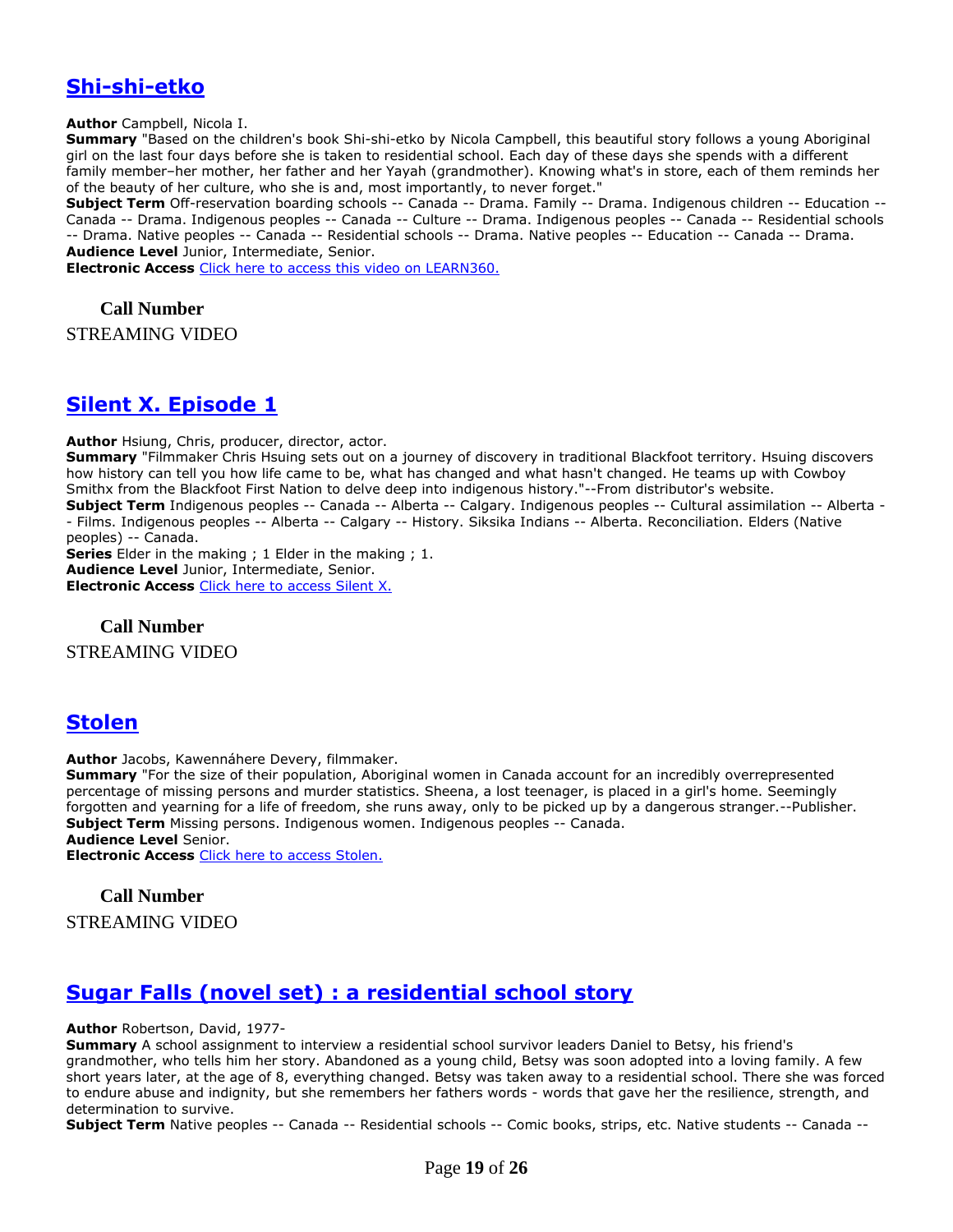Comic books, strips, etc. Indigenous peoples -- Canada -- Comic books, strips, etc. **Audience Level** Intermediate, Senior.

#### **Call Number**

NS1216 SET 1 NS1216 SET 2 NS1216 SET 3

#### **[Survivors Rowe](https://ug.ent.sirsidynix.net/client/en_CA/TJR/search/detailnonmodal/ent:$002f$002fSD_ILS$002f0$002fSD_ILS:322093/email?)**

**Author** Roher, Daniel, film director.

**Summary** "For almost twenty years Ralph Rowe held a unique esteem in the isolated First Nation Reserves of Northern Ontario. As an Anglican minister and a Boy Scout leader, Rowe was revered and trusted by community elders and cultivated adoration from all the children he worked with. He had the perfect cover for a pedophile."--Publisher. **Subject Term** Indigenous children -- Abuse of -- Ontario. Adult child sexual abuse victims -- Ontario. Sexually abused children -- Ontario. Indigenous peoples -- Canada.

**Audience Level** Senior.

**Electronic Access** [Click here to access Survivors Rowe.](https://learn360.infobase.com/p_ViewVideo.aspx?customID=52273)

#### **Call Number**

STREAMING VIDEO

#### **[Tecumseh](https://ug.ent.sirsidynix.net/client/en_CA/TJR/search/detailnonmodal/ent:$002f$002fSD_ILS$002f0$002fSD_ILS:287244/email?)**

**Author** Blue Ant Media (Firm), production company.

**Summary** The Americans were expanding west, further encroaching on First Nations land. Tecumseh knew the best chance for his people would be to band together and join the British in the War of 1812. See how this Shawnee warrior's stunning victories and shattering defeats altered the future of North America forever. **Subject Term** Indigenous peoples -- North America -- History. **Series** Canada 1812: Forged in fire Canada 1812: Forged in fire.

**Audience Level** Junior, Intermediate, Senior. **Electronic Access** [Click here to access Tecumseh.](http://www.learn360.com/ShowVideo.aspx?ID=1225844)

#### **Call Number**

STREAMING VIDEO

## **[The absolutely true diary of a part-time Indian \(novel set\)](https://ug.ent.sirsidynix.net/client/en_CA/TJR/search/detailnonmodal/ent:$002f$002fSD_ILS$002f0$002fSD_ILS:274948/email?)**

**Author** Alexie, Sherman, 1966-

**Summary** Budding cartoonist Junior leaves his troubled school on the Spokane Indian Reservation to attend an all-white farm town school where the only other Indian is the school mascot.

**Subject Term** Spokane Indians Coeur D'Alene Tribe Indian reservations -- Fiction Indigenous peoples -- Washington (State) -- Fiction. Race relations -- Fiction. Indigenous peoples -- Fiction. Equity. **Audience Level** Senior.

**Call Number**

NS1206 SET 1

## **The Enright files : [Aboriginal Canadians and what society qwes](https://ug.ent.sirsidynix.net/client/en_CA/TJR/search/detailnonmodal/ent:$002f$002fSD_ILS$002f0$002fSD_ILS:310976/email?)**

**Author** Kennedy, Paul, host.

**Summary** In conversation with Judge Murray Sinclair of the Truth and Reconciliation Commission and six longtime observers of the situation facing Aboriginal Canadians, Michael Enright asks if Canada can ever get this situation right.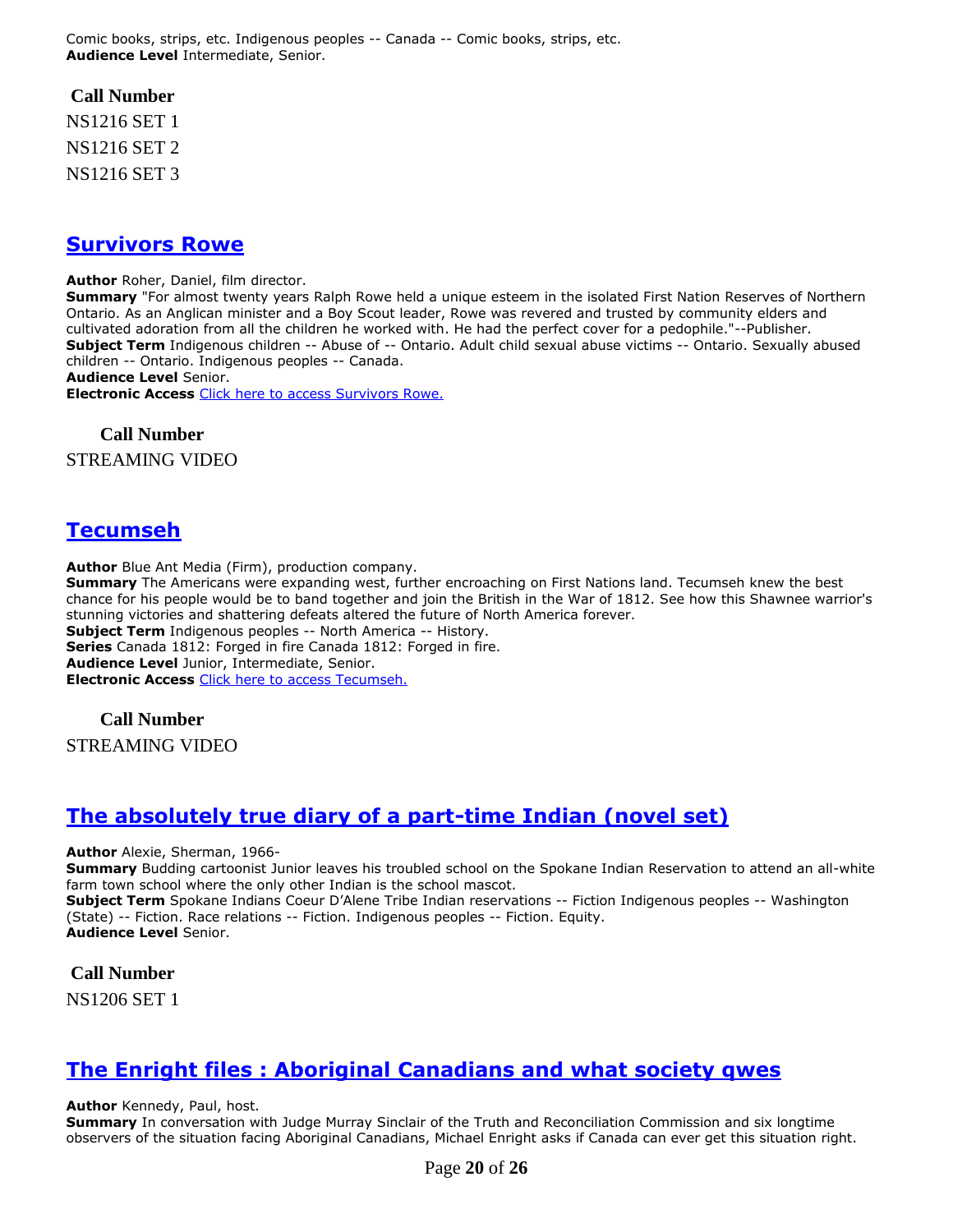**Subject Term** Indigenous peoples -- Canada -- History. Indigenous peoples -- Canada -- Residential schools. Indigenous peoples -- Cultural assimilation -- Canada -- History. Indigenous children -- Crime against -- Canada. Social sciences. Indigenous peoples -- Study and teaching -- Canada. Political science. Social justice -- Study and teaching. **Series** Ideas **Audience Level** Senior.

**Electronic Access** [Click here to access streaming audio.](http://curio.ca/en/audio/the-enright-files-aboriginal-canadians-and-what-society-owes-3495/)

**Call Number**

STREAMING AUDIO

### **[The Grandfather drum](https://ug.ent.sirsidynix.net/client/en_CA/TJR/search/detailnonmodal/ent:$002f$002fSD_ILS$002f0$002fSD_ILS:322090/email?)**

**Author** Derosier, Michelle, director, screenwriter, producer, narrator.

**Summary** "The drum is very much a part of the social and spiritual fabric of life in the First Nation, Metis and Inuit culture. The drum healed people for many years until Christianity was introduced to the community and colonialism became the new reality. The drum represents the heartbeat of the community. Beautifully crafted animation combines with masterful storytelling in Anishinaabe filmmaker Michelle Derosier's film about a magic drum. For the Anishinabek, the drum is a revered object that brings healing. With this particular drum, now part of a museum collection, The Grandfather Drum is a timely film about the dispossession of Indigenous ceremonial artifacts. The film tells the true story of a First Nations elder. After his grandson dies, Naamowin builds a healing drum to restore balance and connection to his community. The program explores the heritage of colonialism and the subsequent trauma still deeply affecting First Nations communities."--From the distributor.

**Subject Term** Drum -- Ontario, Northwestern. Ojibwa Indians -- Ontario, Northwestern -- History. Elders (Native peoples) -- Canada. Spiritual healing. Grandparent and child. Indigenous peoples -- Ontario, Northwestern -- History. Indigenous peoples -- Canada -- Social life and customs. Indigenous peoples -- Material culture -- Canada. Indigenous peoples -- Colonization -- Canada. Indigenous peoples -- Canada -- Government relations. Native peoples -- Canada -- Ethnic identity. Cultural property -- Canada. **Audience Level** Senior.

**Electronic Access** [Click here to access The Grandfather drum.](https://learn360.infobase.com/p_ViewVideo.aspx?customID=52309)

**Call Number**

STREAMING VIDEO

## **[The Impact of Colonialism in Canada](https://ug.ent.sirsidynix.net/client/en_CA/TJR/search/detailnonmodal/ent:$002f$002fSD_ILS$002f0$002fSD_ILS:314509/email?)**

**Author** Lemay, Matt author, producer.

**Summary** "Prior to the arrival of Europeans, First Nations people were a richly diversified, self-sufficient culture living in various areas of Canada. Much of that changed with the arrival of the first Europeans."--Distributor's website. **Subject Term** Native peoples -- Canada -- Residential schools -- History. Native peoples -- Canada -- Treaties -- History. Native peoples -- Canada -- Government relations -- History. Native peoples -- Education -- Canada. Offreservation boarding schools -- Canada -- History. Indigenous children -- Education -- Canada. Indigenous children -- Abuse of -- Canada.

**Audience Level** Intermediate, Senior. **Electronic Access** [Click here to access The impact of colonialism in Canada](https://learn360.infobase.com/p_ViewVideo.aspx?customID=51553)

#### **Call Number**

STREAMING VIDEO

#### **[The life and work of Alex Janvier](https://ug.ent.sirsidynix.net/client/en_CA/TJR/search/detailnonmodal/ent:$002f$002fSD_ILS$002f0$002fSD_ILS:285838/email?)**

#### **Author** McKay, Raoul

**Summary** Alex Janvier has long been recognized as one of Canada's greatest artistic treasures whose work helped change the face of Canadian art. For Janvier, a Dene Suline from the Cold Lake First Nations Reserve in Alberta, painting has always been a way to tell a story and his art reflects the incredible changes that have taken place to Indigenous people in Canada during his lifetime. It has been said that his paintings are not so much to be looked at as to be experienced for they reflect the lives of his people, their culture, their traditions, their hopes, and their fears. This film tells the story of a man who overcame tremendous obstacles and dedicated his life to fighting prejudice and racism against all First Nations, Inuit, and Métis People through his art and through his actions.

**Subject Term** Native peoples -- Canada -- Art. Indigenous peoples -- Canada -- Art. Indigenous peoples -- North America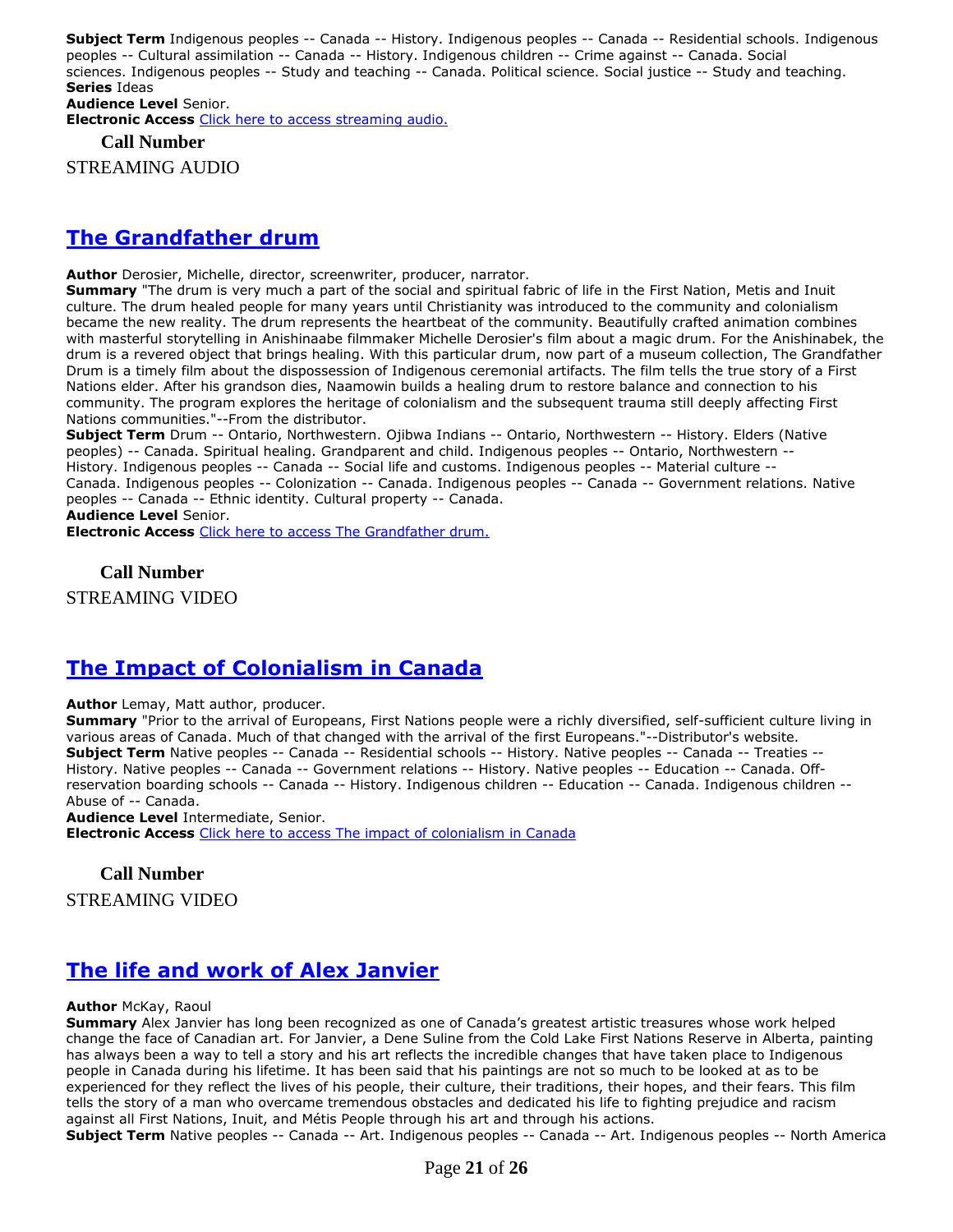**Call Number**

STREAMING VIDEO

#### **[The marrow thieves \(novel set\)](https://ug.ent.sirsidynix.net/client/en_CA/TJR/search/detailnonmodal/ent:$002f$002fSD_ILS$002f0$002fSD_ILS:314660/email?)**

#### **Author** Dimaline, Cherie, 1975- author.

**Summary** "In a future world ravaged by global warming, people have lost the ability to dream, and the dreamlessness has led to widespread madness. The only people still able to dream are North America's indigenous population - and it is their marrow that holds the cure for the rest of the world. But getting the marrow - and dreams - means death for the unwilling donors. Driven to flight, a 15-year-old and his companions struggle for survival, attempt to reunite with loved ones, and take refuge from the "recruiters" who seek them out to bring them to the marrow-stealing 'factories.'"-- **Subject Term** Global warming -- Fiction. Procurement of organs, tissues, etc -- Fiction. Bone marrow -- Fiction. Indigenous peoples -- North America -- Fiction. Dreams -- Fiction. **Award** White Pine Award 2018 nominee Canada Reads 2018 nominee **Audience Level** Senior.

#### **Call Number**

NS1225 SET 1

NS1225 SET 2

NS1225 SET 3

# **[The Métis in Canada](https://ug.ent.sirsidynix.net/client/en_CA/TJR/search/detailnonmodal/ent:$002f$002fSD_ILS$002f0$002fSD_ILS:296971/email?)**

**Author** LeMay, Matthew, author, producer, director.

**Summary** The Métis are one of Canada's three official Aboriginal peoples and have played an instrumental role in shaping the Canada we know today.

**Subject Term** Métis. Métis -- History. Indigenous peoples -- Canada. Social sciences -- Study and teaching. Native peoples -- Canada.

**Audience Level** Junior, Intermediate.

**Electronic Access** [Click here to access The Metis in Canada.](http://learn360.infobase.com/p_ViewVideo.aspx?customID=49348)

#### **Call Number**

STREAMING VIDEO

## **[The people of the Kattawapiskak River](https://ug.ent.sirsidynix.net/client/en_CA/TJR/search/detailnonmodal/ent:$002f$002fSD_ILS$002f0$002fSD_ILS:296990/email?)**

**Author** Obomsawin, Alanis, director, screenwriter, narrator.

**Summary** Alanis Obomsawin's documentary The People of the Kattawapiskak River exposes the housing crisis faced by 1,700 Cree in Northern Ontario, a situation that led Attawapiskat's band chief, Theresa Spence, to ask the Canadian Red Cross for help. With the Idle No More movement making front page headlines, this film provides background and context for one aspect of the growing crisis.

**Subject Term** Cree Indians. Cree Indians -- Ontario -- Attawapiskat. Indigenous peoples -- Housing -- Ontario --

Attawapiskat. Indigenous peoples -- Housing -- Canada. Poverty -- Ontario, Northern.

**Audience Level** Senior.

**Electronic Access** [Click here to access The People of the Kattawapiskak River.](http://learn360.infobase.com/p_ViewVideo.aspx?customID=50069)

#### **Call Number** STREAMING VIDEO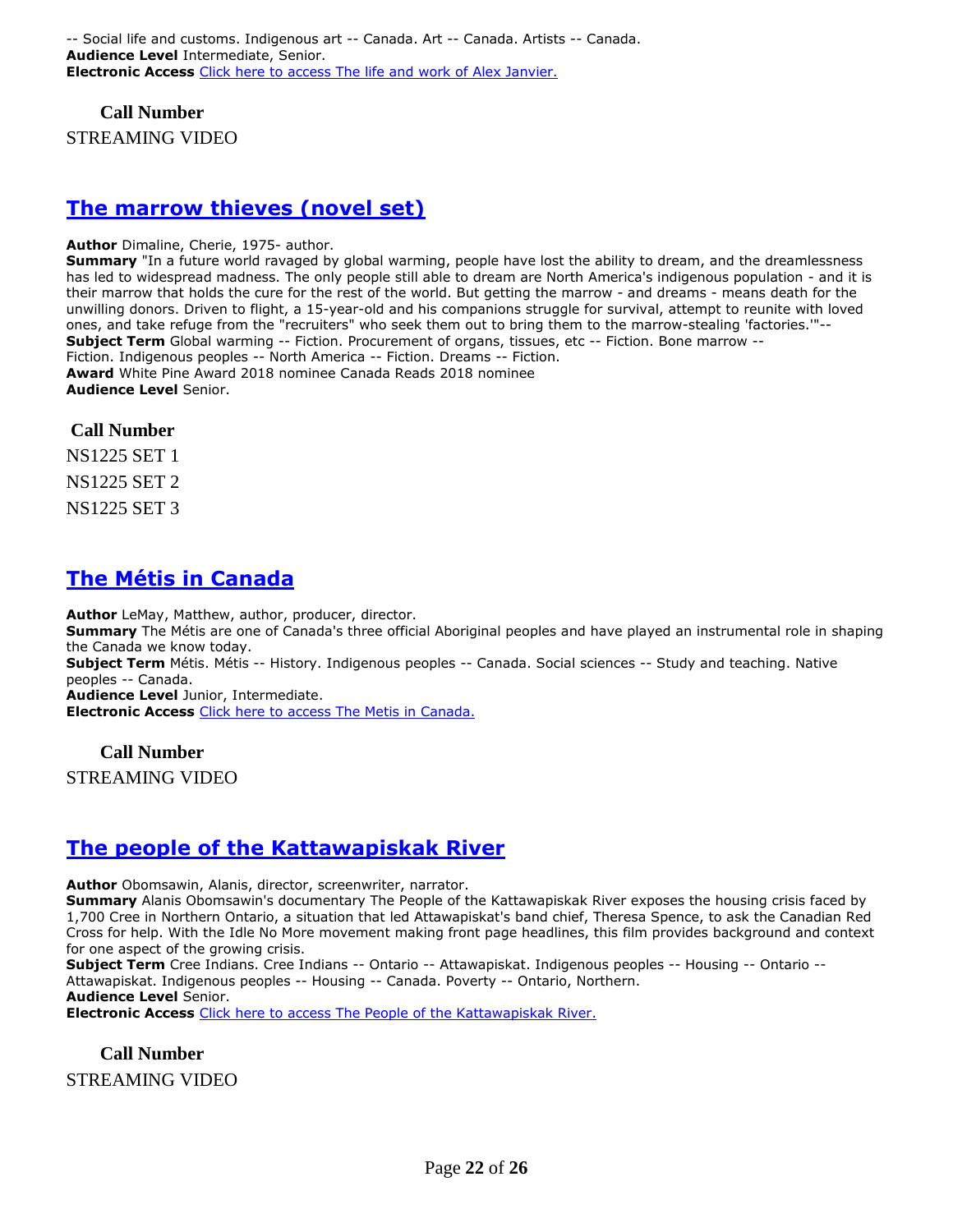# **[This place : 150 years retold \(novel set\)](https://ug.ent.sirsidynix.net/client/en_CA/TJR/search/detailnonmodal/ent:$002f$002fSD_ILS$002f0$002fSD_ILS:323064/email?)**

#### **Author** Akiwenzie-Damm, Kateri, 1965- author.

**Summary** Explore the past 150 years in what is now Canada through the eyes of Indigenous creators in this graphic novel anthology. These illustrated stories are a wild ride through magic realism, serial killings, psychic battles and time travel. See how Indigenous peoples have survived a post-apocalyptic world since Contact. Contains factual information. **Subject Term** Indigenous peoples -- Canada -- Comic books, strips, etc. Native peoples -- Canada -- Comic books, strips, etc. Time travel -- Comic books, strips, etc. **Audience Level** Senior.

#### **Call Number**

NS1235 SET 1

NS1235 SET 2

NS1235 SET 3

### **[Touching Spirit Bear \(novel set\)](https://ug.ent.sirsidynix.net/client/en_CA/TJR/search/detailnonmodal/ent:$002f$002fSD_ILS$002f0$002fSD_ILS:205559/email?)**

#### **Author** Mikaelsen, Ben.

**Summary** After his anger erupts into violence, Cole, in order to avoid going to prison, agrees to participate in a sentencing alternative based on the Native American Circle Justice, and he is sent to a remote Alaskan island where an encounter with a huge Spirit Bear changes his life.

**Subject Term** Juvenile delinquents -- Rehabilitation -- Fiction. Anger -- Fiction. Forgiveness -- Fiction. Child abuse -- Fiction. Tlingit Indians -- Fiction. Indigenous peoples -- Alaska -- Fiction. **Audience Level** Intermediate, Senior.

#### **Call Number**

NS1183 SET 1 NS1183 SET 2 NS1183 SET 3

## **Truth & Reconcilliation : [the legacy of residential schools in Canada](https://ug.ent.sirsidynix.net/client/en_CA/TJR/search/detailnonmodal/ent:$002f$002fSD_ILS$002f0$002fSD_ILS:314513/email?)**

**Author** Lemay, Matt author, cinematographer, editor, director producer.

**Summary** This program examines the history, legacy and current impacts of the Residential School experience in Canada. From the establishment of the early Residential Schools to the work of the Truth and Reconciliation Commission, this film shines a light into this dark chapter of Canadian history.

**Subject Term** Native peoples -- Canada -- Residential schools -- History. Native peoples -- Canada -- Government relations -- History. Native peoples -- Education -- Canada. Off-reservation boarding schools -- Canada -- History. Indigenous children -- Education -- Canada. Indigenous children -- Abuse of -- Canada. **Audience Level** Intermediate, Senior.

**Electronic Access** [Click here to access Truth and reconcilliation: The legacy of residential schools](https://learn360.infobase.com/p_ViewVideo.aspx?customID=51562)

### **Call Number**

STREAMING VIDEO

## **[Walk a mile : experiencing and understanding diversity in Canada](https://ug.ent.sirsidynix.net/client/en_CA/TJR/search/detailnonmodal/ent:$002f$002fSD_ILS$002f0$002fSD_ILS:285429/email?)**

#### **Author** Anzovino, Theresa, author.

**Summary** First text of its kind to combine both cognitive and affective dimensions of studying diversity. It does so through an experiential framework that encourages self-reflection on the part of the reader, while providing a strong foundation in the history of diversity in Canada. Using as its starting point the notion that creating a more just, inclusive society requires each of us to figuratively and empathetically walk a mile in the shoes of others, the self-reflexive framework of Walk a Mile facilitates the development of diversity competencies, equipping students to work and live effectively with people from a wide variety of cultural, religious, economic, sexual, and age backgrounds. **Subject Term** Sociology. Diversity in the workplace. Multiculturalism -- Canada -- Textbooks. Ethnic groups -- Canada --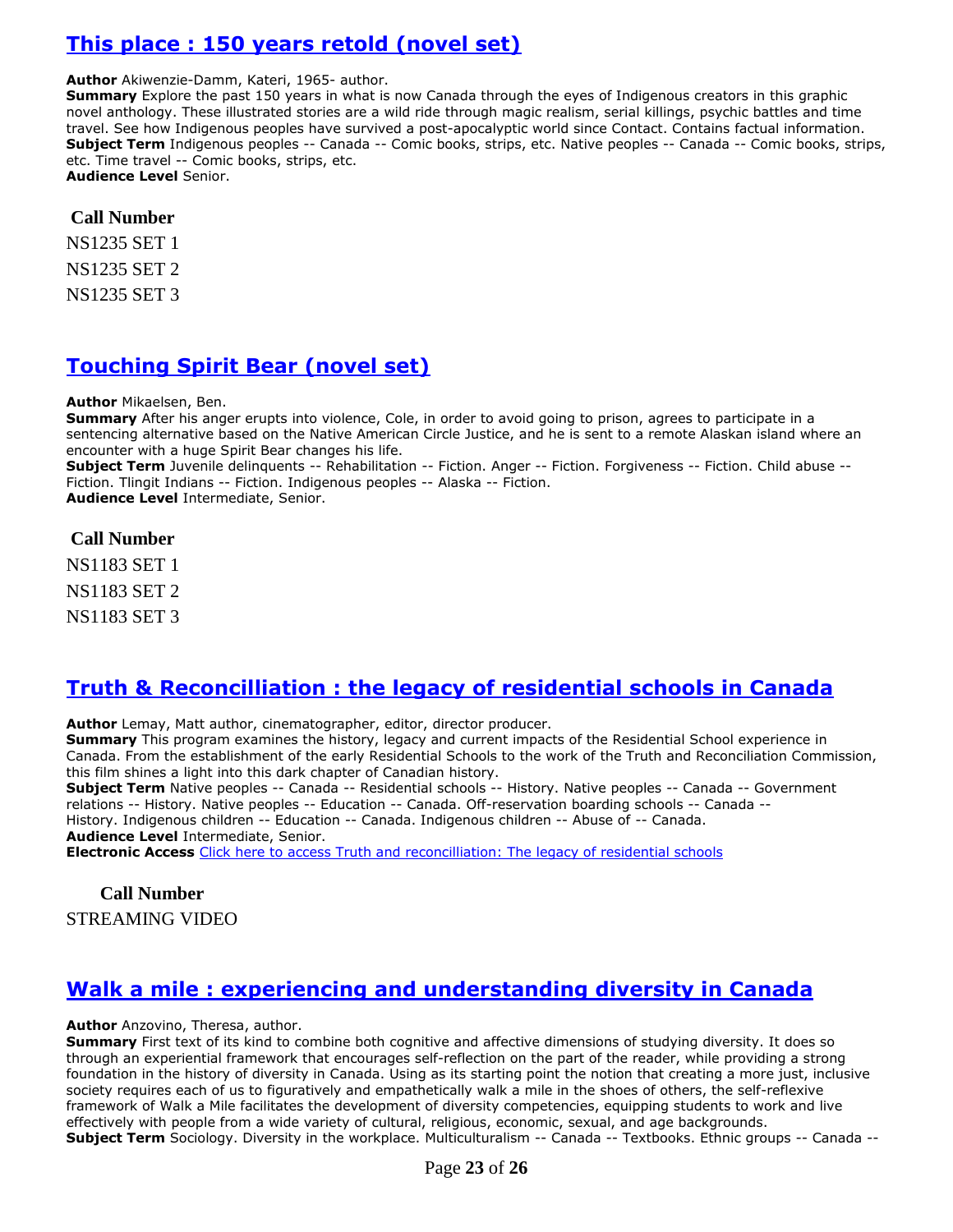# **Call Number**

CU170 SET 1 CU170 SET 2 CU170 SET 3

## **[War of 1812 : Been There, Won That](https://ug.ent.sirsidynix.net/client/en_CA/TJR/search/detailnonmodal/ent:$002f$002fSD_ILS$002f0$002fSD_ILS:310380/email?)**

#### **Author** MacDonald, Ann-Marie 1958- host

**Summary** On the bicentennial of the War of 1812, the CBC presents this two-hour documentary special, a modern look at a 200 year old war, hosted by one of Canada's most accomplished and funniest actors, Peter Keleghan. The stories in Been There, Won That include: the tale of the timid American general who turned over three states to the Canadian side without firing a shot; the mystery of the last words of British general and Canadian hero Sir Isaac Brock; when the Americans torched Toronto's parliament buildings during the war; the story of Tecumseh, one of the greatest leaders and visionaries of North American First Peoples, whose death on a battlefield in southwestern Ontario ended the dream of an indigenous confederacy and a first peoples' homeland; the story of Laura Secord; and the invasion of Washington by the British.

**Subject Term** Queenston Heights, Battle of, Ont., 1812 Indigenous peoples -- Wars -- 1812-1815 York, Battle of, Toronto, Ont., 1813 New Orleans, Battle of, New Orleans, La., 1815 Indigenous peoples -- Canada -- Study and teaching. Native peoples -- Canada -- Study and teaching.

**Series** Doc Zone

**Audience Level** Intermediate

**Electronic Access** [Click here to access streaming video.](http://curio.ca/en/video/war-of-1812-been-there-won-that-1496/)

**Call Number**

STREAMING VIDEO

## **[War of Independence \(1812-1813\)](https://ug.ent.sirsidynix.net/client/en_CA/TJR/search/detailnonmodal/ent:$002f$002fSD_ILS$002f0$002fSD_ILS:307159/email?)**

#### **Author** Elwood, Tara producer

**Summary** Fearless, ingenious, and for the first time — united. The War of 1812 is Canada's War of Independence. With the British Empire entrenched in a European war, a disparate group of Indigenous, French Canadian, Scottish, African Canadian and even ex-pat Americans join together to fight for Canada. Features stories/events include: attacking Fort Detroit, the burning and Battle of York, Laura Secord, capturing American ships, Chateauguay. Important note for teachers: This series is intended to be used in conjunction with the Canada: The Story of Us teacher guide that includes activities and primers expanding on themes raised in the series.

**Subject Term** York, Battle of, Toronto, Ont., 1813 Indigenous peoples -- North America -- Wars -- 1812- 1815. Indigenous peoples -- Canada -- Study and teaching. Native peoples -- Canada -- Study and teaching. **Series** Canada: The Story of Us **Audience Level** Intermediate

**Electronic Access** [Click here to access streaming video.](http://curio.ca/en/video/war-of-independence-1812-1813-15011/)

**Call Number**

STREAMING VIDEO

# **[We were children](https://ug.ent.sirsidynix.net/client/en_CA/TJR/search/detailnonmodal/ent:$002f$002fSD_ILS$002f0$002fSD_ILS:296969/email?)**

**Author** Wolochatiuk, Tim, director.

**Summary** "In this feature film, the profound impact of the Canadian government's residential school system is conveyed through the eyes of 2 children who were forced to face hardships beyond their years. As young children, Lyna and Glen were taken from their homes and placed in church-run boarding schools, where they suffered years of physical, sexual and emotional abuse, the effects of which persist in their adult lives. We Were Children gives voice to a national tragedy and demonstrates the incredible resilience of the human spirit."--From the distributor.

**Subject Term** Off-reservation boarding schools -- Canada. Indigenous children -- Abuse of -- Canada. Indigenous peoples -- Cultural assimilation -- Canada -- History. Native peoples -- Canada -- Residential schools. Native peoples -- Canada -- Residential schools -- Drama.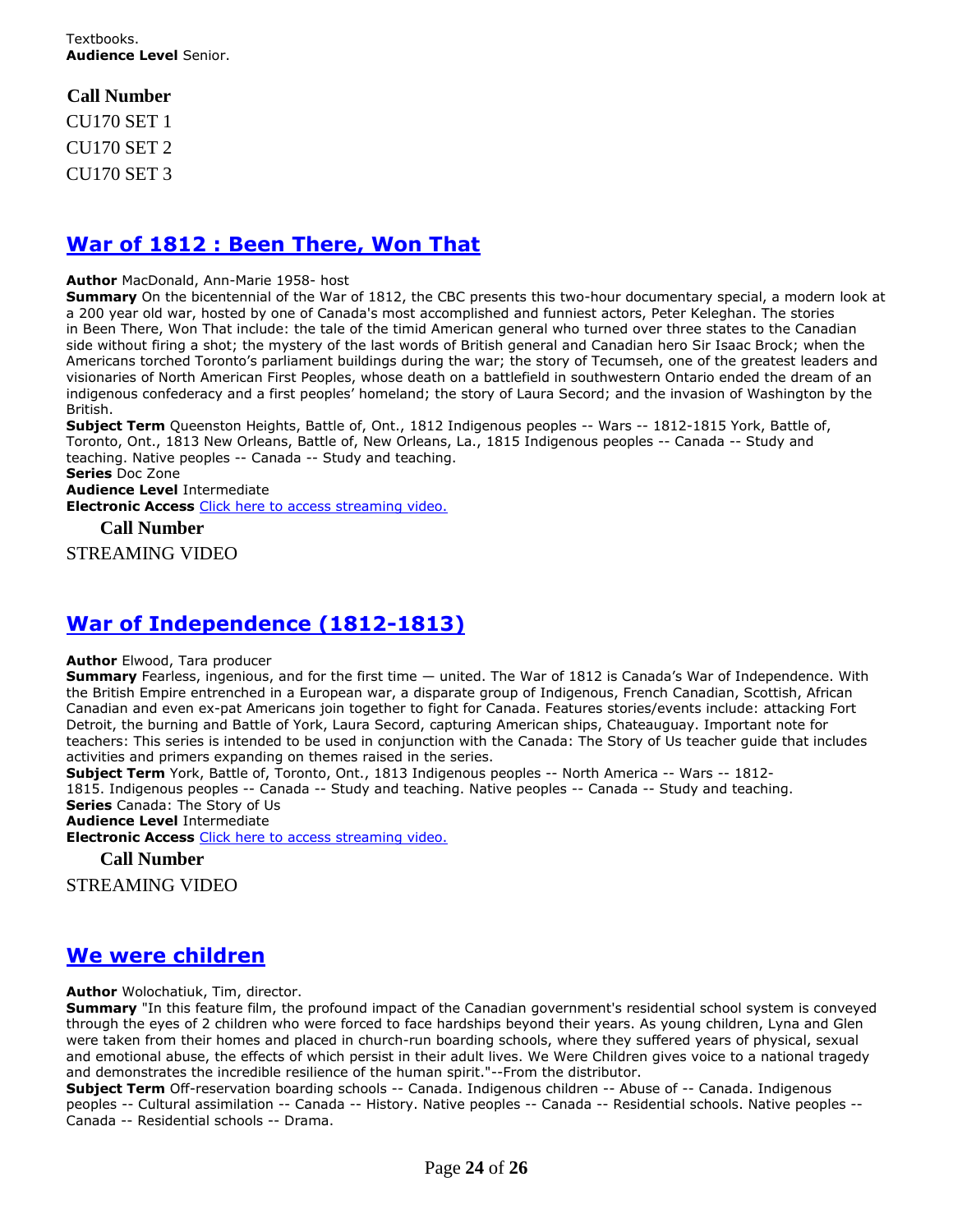**Call Number** STREAMING VIDEO

### **[Wenjack \(novel set\)](https://ug.ent.sirsidynix.net/client/en_CA/TJR/search/detailnonmodal/ent:$002f$002fSD_ILS$002f0$002fSD_ILS:296627/email?)**

#### **Author** Boyden, Joseph, 1966- author.

**Summary** "An Ojibwe boy runs away from a North Ontario Indian School. He realizes too late just how far away home is. Along the way he's followed by Manitous, spirits of the forest who comment on his plight, cajoling, taunting, and ultimately offering him a type of comfort on his difficult journey back to the place he was so brutally removed from."-- **Subject Term** Ojibwa Indians -- Fiction. Native peoples -- Ontario -- Residential schools -- Fiction. **Audience Level** Intermediate, Senior.

**Call Number**

NS1219 SET 1 NS1219 SET 2

NS1219 SET 3

### **[Westward trek. Episode 2](https://ug.ent.sirsidynix.net/client/en_CA/TJR/search/detailnonmodal/ent:$002f$002fSD_ILS$002f0$002fSD_ILS:321565/email?)**

**Author** Hsiung, Chris, producer, director, actor.

**Summary** "The intent of early Canadians was in retrospect clear: to make way for the railway to unite the country; deal with the 'Indian problem'; and claim the land and all its resources. The impact of broken promises and cultural genocide on a population decimated by small pox and disease are felt to this day. The past does not lie passively in history textbooks but lives in flesh and blood today. Join Cowboy Smithx (the "x" is silent), a Blackfoot searching for his identity, and Chris Hsuing, a first generation Chinese-Canadian filmmaker, on a trip across Treaty 7 territory to re-discover their shared heritage. This film blends sweeping visual imagery and documentary storytelling as well as poetry and theatrical performance to bring to life the memories of the land and its people."--From distributor's website.

**Subject Term** Indigenous peoples -- Canada -- Alberta -- Calgary. Indigenous peoples -- Cultural assimilation -- Alberta - - Films. Indigenous peoples -- Alberta -- Calgary -- History. Siksika Indians -- Alberta. Reconciliation. Elders (Native peoples) -- Canada.

**Series** Elder in the making ; 2 Elder in the making ; 2.

**Audience Level** Junior, Intermediate, Senior.

**Electronic Access** [Click here to access Westward trek.](https://learn360.infobase.com/p_ViewVideo.aspx?customID=52232)

**Call Number**

STREAMING VIDEO

#### **[Without running water. Part 1](https://ug.ent.sirsidynix.net/client/en_CA/TJR/search/detailnonmodal/ent:$002f$002fSD_ILS$002f0$002fSD_ILS:285881/email?)**

**Author** Jones, Marianne, producer

**Summary** Running water is taken for granted in Canada, yet Oji-Cree people in over 1400 homes 600 km north of Winnipeg live without it. Situated on Island Lake, the sixth largest lake in Manitoba, the absence of running water denies them fire protection. It creates daily challenges for cooking and maintaining adequate levels of sanitation. The result was unacceptably high levels of H1N1 flu during the epidemic of 2009.

**Subject Term** Native peoples -- Canada -- Social conditions. Indigenous peoples -- Canada -- Social conditions. Indigenous peoples -- Canada -- Health and hygiene. Human rights. Water quality management -- Canada. Native peoples -- Manitoba -- Social conditions.

**Audience Level** Intermediate, Senior.

**Electronic Access** [Click here to access Without running water. Part 1.](http://www.learn360.com/ShowVideo.aspx?ID=1225887)

**Call Number** STREAMING VIDEO